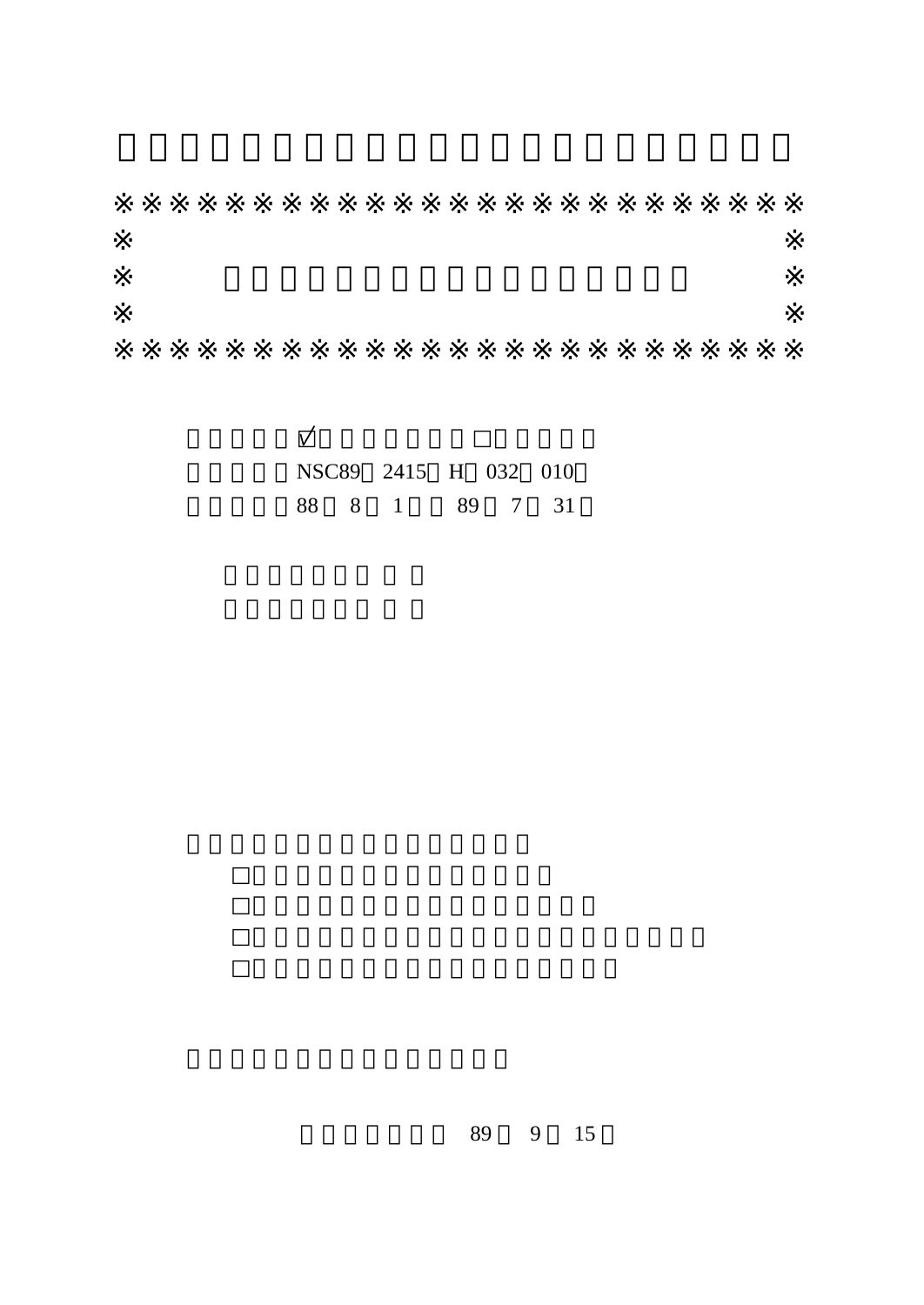# **Worker Turnover, Job Reallocation and Productivity Growth in Taiwanese Manufacturing**

September 2000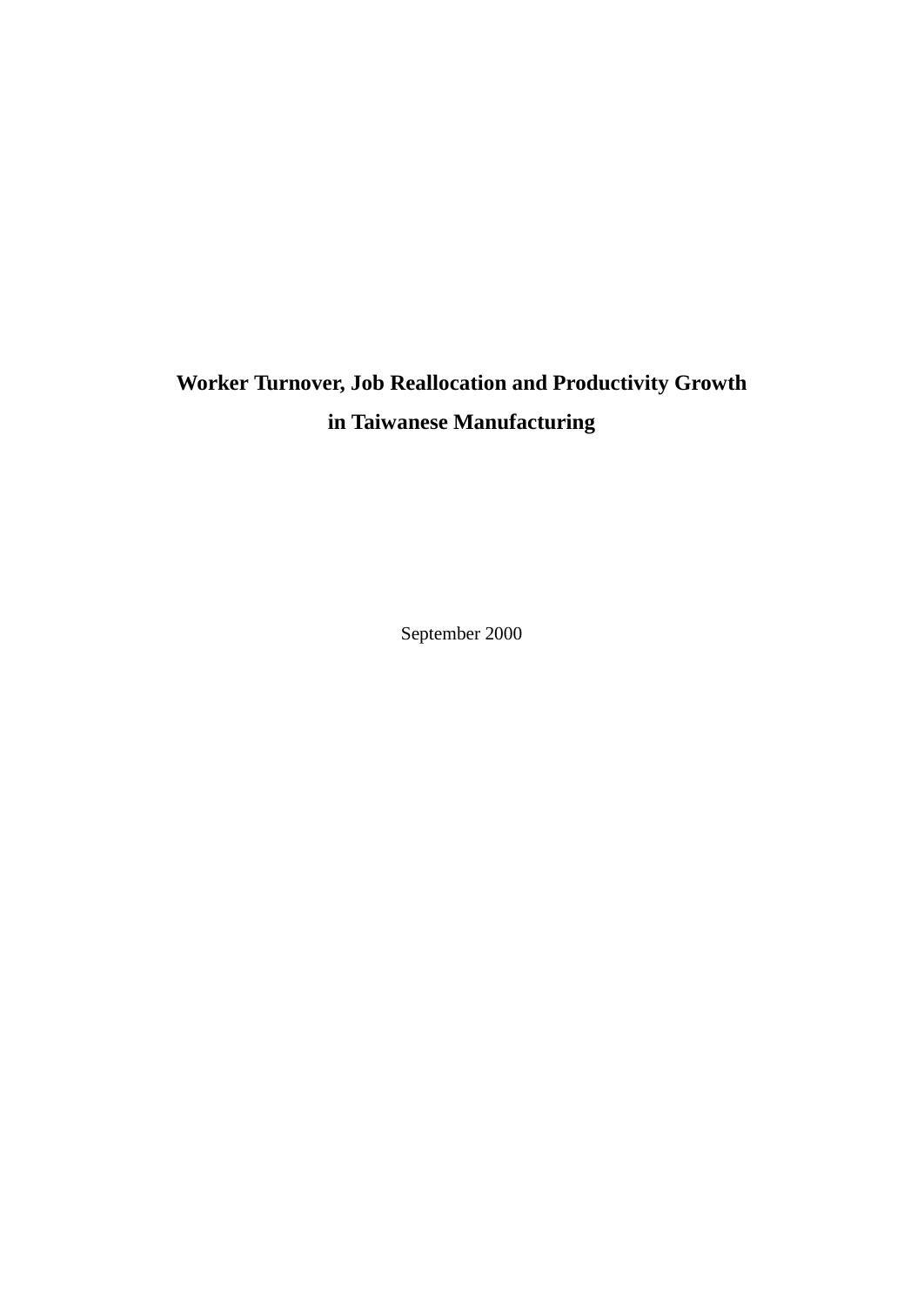1981-1994

(job reallocation) (worker turnover)

 $(\text{procyclical})$  17%

(job creation rate)

(job distraction rate)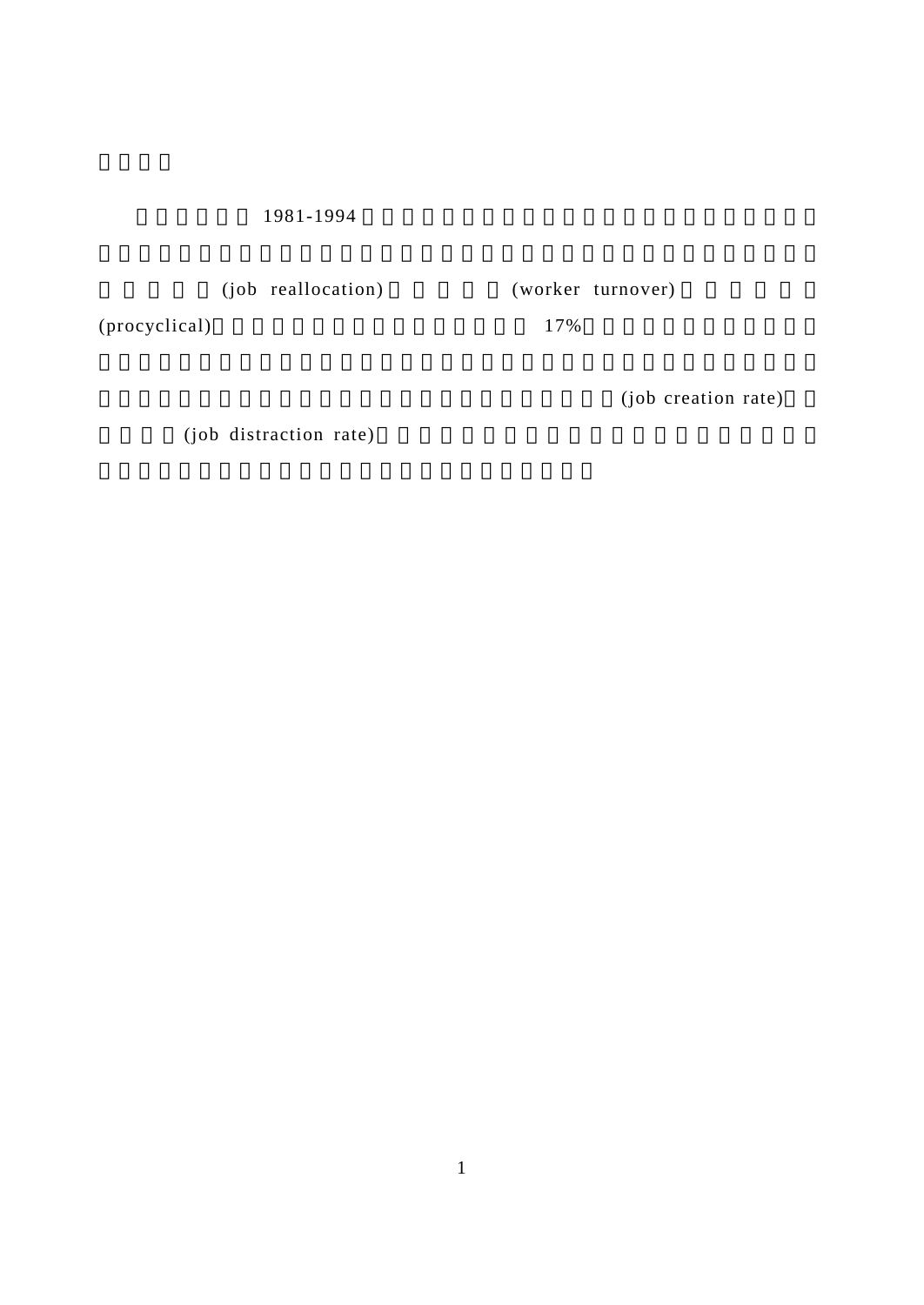#### Abstract

We examine the time-series patterns of job and worker flows in a newly industrializing economy (NIE). Using plant-level data from Taiwan manufacturing sector, this paper analyses the cyclical behavior of job reallocation and its relation with worker turnover. We find that job reallocation and labor turnover are procyclical, at both the aggregate and (two-digit) industry levels. The share of worker turnover caused by gross job reallocation is 17 percent, suggesting the majority of observed worker turnover reflects rotations of positions that are neither created or destroyed. There is substantial heterogeneity in plant-specific job and worker turnover patterns. Job creation and job destruction rates are higher among small plants and private-sector plants. The private plants are more dynamic than public plants in terms of worker turnover. Controlling for year and industry effects, we find that job creation is higher in export-oriented industries and a looser employer-employee relationship also exists in these industries. Overall, job reallocation contributes little to the increase in sectoral productivity.

Keywords: worker turnover, job reallocation, productivity growth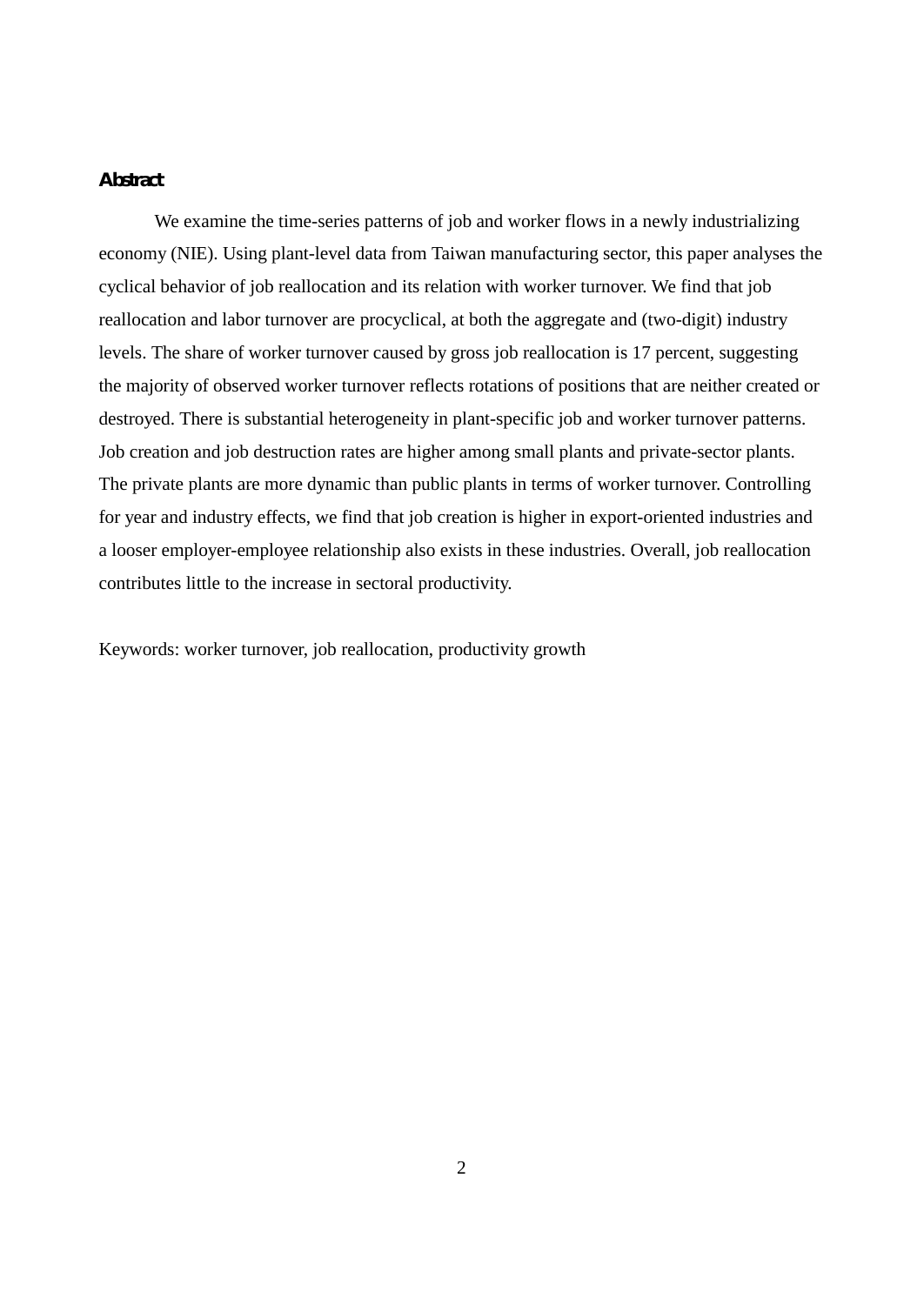#### 1. **Introduction**

There is a large and growing literature on the dynamics of labor markets, including job creation and destruction, worker hiring and separation, and the relation of these flows to the business cycle, innovation, international trade, and productivity growth. Most of the existing research has examined conditions in advanced industrialized countries. In this paper, we use a unique plant-level data set to examine simultaneously both job and worker flows in a newly industrializing economy (NIE).

We address four main issues. First, we examine the time-series patterns of job flows and worker flows. We are particularly interested in the cyclical properties of job and worker flows and the fraction of worker turnover that is due to job reallocation. Second, we investigate the relationship between net employment growth, hiring and separation rates at the plant level. We compare the rates of job and worker flows using two observable plant characteristics: plant size and ownership type. Third, using a regression framework, we explore the roles of innovation and trade exposure in the determination of job-flow and worker-flow rates. Fourth, we investigate the contribution of job reallocation to the industry-level total factor productivity growth. A limitation of our study is that we are unable to analyze the contribution of entry and exit to worker and job reallocation, because complete information on newly created and exiting plants is not available.

Our principal findings are as follows:

There are substantial differences in the variability of job and worker flows. While job creation and destruction are inversely correlated, hirings and separations are positively correlated over the business cycle. Job creation is more volatile than job destruction, hence job reallocation is procyclical. Worker turnover also exhibits a procyclical pattern.

Job reallocation and worker turnover are also procyclical at the (two-digit) industry level. The majority of job reallocation occurs within industrial sectors.

Hiring and separation of workers occur simultaneously at the plant level. Contracting plants account for a high percentage of hires, expanding plants contribute a large share of exits. There is also substantial heterogeneity in plant-specific job and worker turnover patterns. Job creation and job destruction rates are higher in small plants than in large ones, but the large plants play the dominant role in job creation and destruction. Although hiring rates decline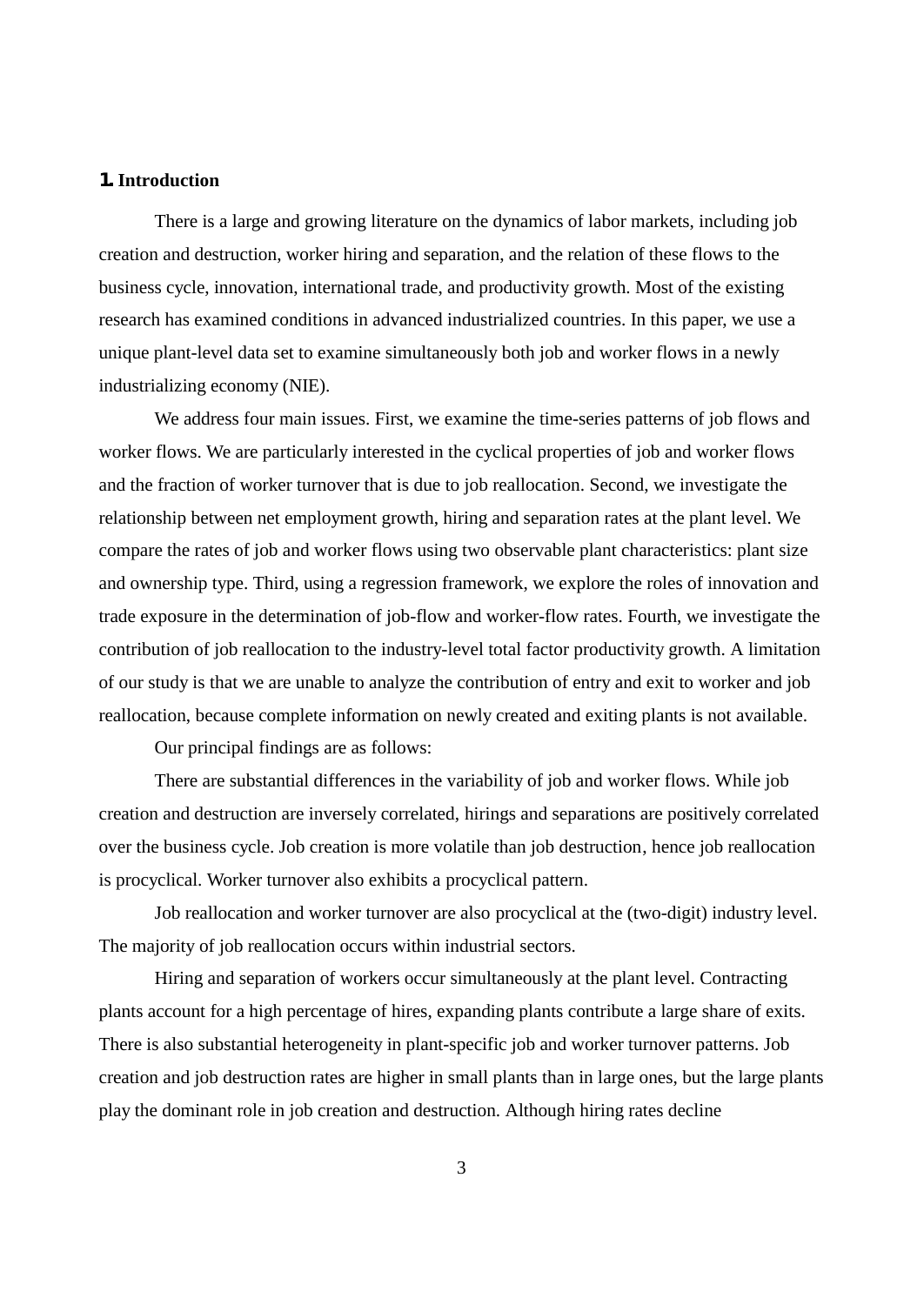monotonically with plant size, separation rate shows no systematic relationship to plant size. Private plants are more dynamic than public plants in terms of job and worker turnover rates.

Variation in the growth of industry output affects job and worker flows. Industries with higher growth have high job creation rate and lower job destruction rate. Hirings and separations are positively related to an industry's output growth. Furthermore, job creation rates and worker turnover rates are higher in export-oriented industries.

Controlling for year and industry effects, job creation is positively correlated with industry-level productivity growth and job destruction is negatively correlated with industry-level total factor productivity growth. Total job reallocation has little effect on productivity growth.

The remainder of the paper is organized as follows. Section 2 summarizes some of the results of previous studies investigating these issues in other countries. Section 3 describes the data sources and measurements of employment flows. Section 4 describes the basic patterns of job and worker flows in manufacturing sector in Taiwan. In Section 5, we report and discuss the relationship between employment changes and firm size and ownership type. Section 6 discusses the determinants of industry-level job and worker flows. The contribution of job reallocation on industry-level productivity growth is also included. Section 7 concludes the paper.

#### **2. Previous Results**

 $\overline{a}$ 

Much previous research has focused on job reallocation, which occurs through job creation and destruction. With the exception of Roberts (1996a), Konings, Lehmann and Schaffer (1996), and Bilsen and Konings (1998), most of the empirical studies have considered the manufacturing sectors in developed countries.<sup>1</sup> This empirical work has identified some stylized facts: First, the level of job creation and job destruction is remarkably large, with both processes

<sup>&</sup>lt;sup>1</sup> See, e.g., Leonard (1987), Dunne, Roberts and Samuelson (1989), Davis and Haltiwanger (1992), Davis, Haltiwanger and Schuh (1993, 1996), and Foote (1998) for the U.S., Baldwin and Picot (1995) for Canada, Koings (1995a, 1995b) and Blanchflower and Burgess (1996) for the U.K., Boeri (1992) for Germany, Broersma and Gautier (1997) for the Netherlands, and Borland (1996) for Australia. Baldwin, Dunne and Haltiwanger (1998) compare employment flows in the US and Canada. Roberts (1996a) compares employment flows for three developing countries: Chile, Columbia, and Morocco. Konings, Lehmann and Schaffer (1996) analyze the labor market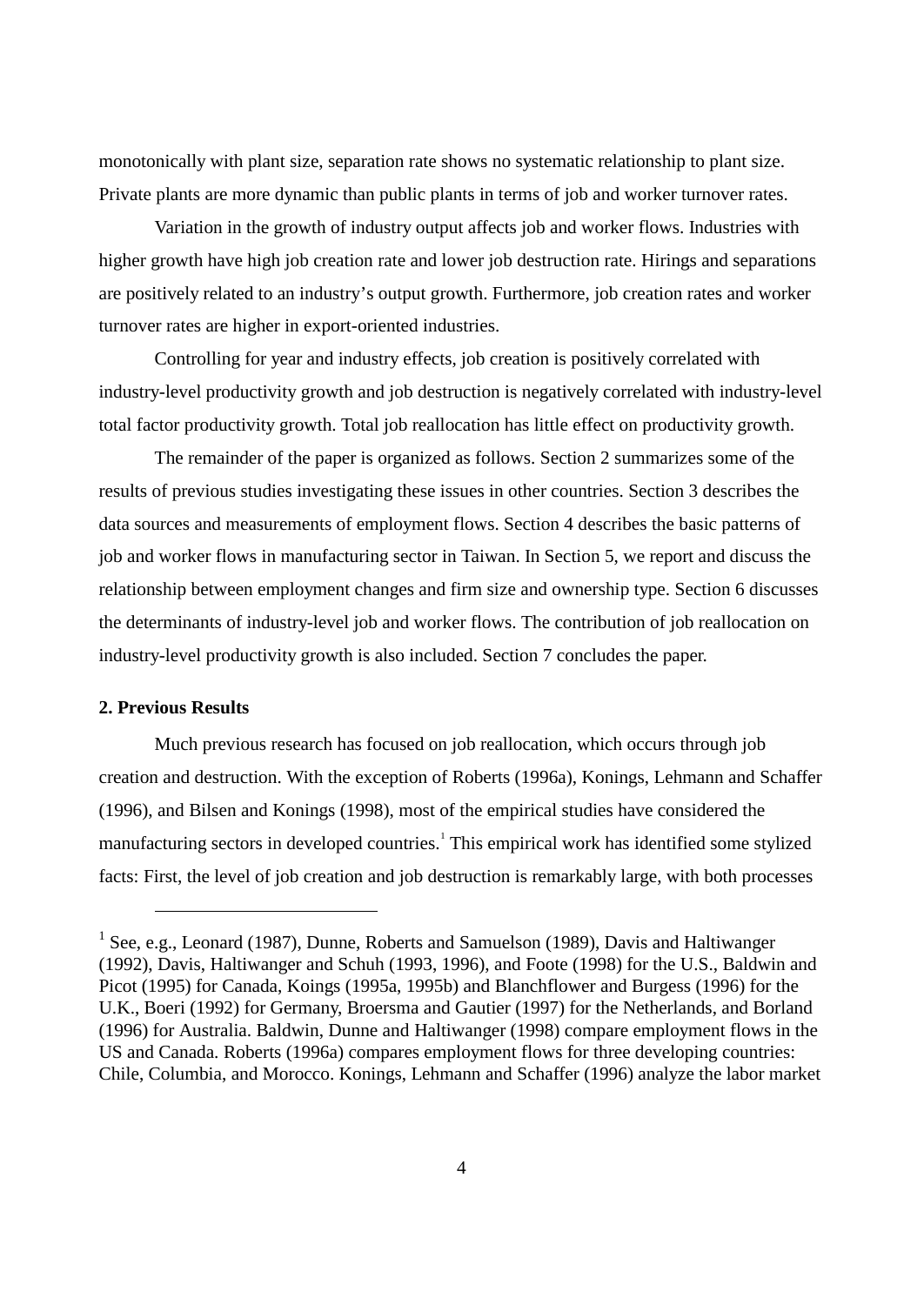occurring simultaneously even within narrowly defined sectors. Second, studies of Canada, the United States and several European countries find that job destruction fluctuates more over time than does job creation. However, this countercyclical pattern is not evident in developing countries. Third, firm-specific characteristics such as age, size, and ownership type affect the levels of job creation and job destruction.

More recently, economists have begun to examine the cyclical properties of worker turnover (or labor turnover, the sum of hiring and separation rates), and its relation to job reallocation.<sup>2</sup> Hamermesh, Hassink and van Ours (1994, 1996), Lane, Stevens and Burgess (1996), and Serrano (1998) analyze the relationship between net employment changes and hirings/separations and the simultaneity of hirings and separations at the firm level. Their results suggest that hiring is not restricted to expanding firms, separations are not restricted to shrinking firms, and the large majority of worker turnover is attributed to worker-initiated and firminitiated turnover across continuing position. Albæk and Sørensen (1998) find that job reallocation is symmetric and worker turnover is procyclical over the business cycle in Denmark. They conclude that the cyclical behavior of worker turnover is driven by workers finding better jobs in booms rather than plants purging bad matches in recessions, i.e., the dynamics of job separations is dominated by a procyclical quit rate. Abowd, Corbel and Kramarz (1999) use matched data from France to suggest that the hiring rate is important than the separation rate for adjusting employment. Most French establishments engage in simultaneous hiring and separation, increasing the hiring rate when there is job creation and decreasing the hiring rate when there is job destruction.

Other researchers has considered the relationship of job/worker turnover to innovation and trade exposure. Klette and Førre (1998) find that, in Norway, net job creation is no higher in high-tech industries. Pacelli, Rapiti and Revelli (1998) find that separations are inversely related to an industry's innovation intensity, supporting the hypothesis that more innovative firms

adjustment in Poland. Bilsen and Konings (1998) investigate the job flows and firm level employment growth in three transition countries: Bulgaria, Hungary, and Romania.  $2$  Job turnover counts jobs, while worker turnover counts individuals. Job turnover, a discretetime measure, is calculated by taking first differences of employment stocks, while worker turnover records all hirings and separations in a given time period.

 $\overline{a}$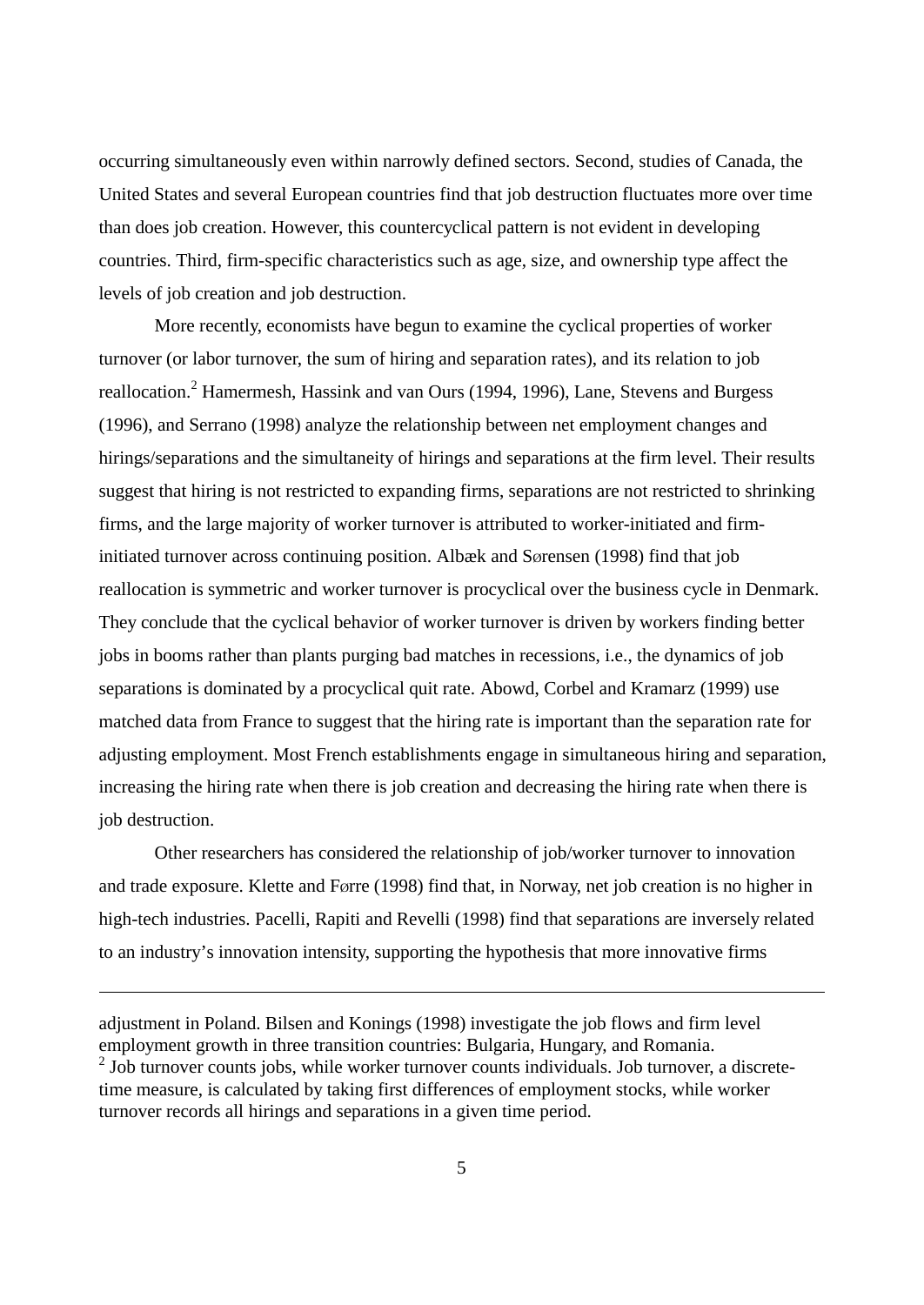cultivate more durable employer-employee relationship. The link between trade-related variables and job turnover is not well established. In general, after controlling industry effects and common macroeconomic shocks, foreign competition and exporting opportunity show little effect on entry and exit rates (Roberts, 1996b; Roberts and Tybout, 1996; Tybout, 1996a). An exception is Morocco, where Haddad, Melo, and Horton (1996) find that export promotion programs appear to have tilted entry patterns toward export-oriented sectors

Changes in output-market structure, such as firm entry, exit, and reallocation of market share, can be a source of competitive pressure and a source of sectoral productivity growth. Recent evidence on the link between employment turnover and productivity is mixed. Baily, Hulten, and Campbell (1992) find that entry and exit play only a very small role in industrial productivity growth in the United States. Griliches and Regev (1992) use plant-level data from Israel and find that the effect of turnover on aggregate productivity is small. Liu and Tybout (1996) examine the roles of entry, exit, and market share reallocations in generating productivity growth for Columbia. They find that turnover contributes very little to productivity growth in short run, but the cumulative effects over longer horizens are substantial. However, using the same database as Baily, Hulten, and Campbell (1992), Olley and Pakes (1992) find that turnover and changing market shares among incumbents are the main reason for productivity growth in the telecommunation industry. Tybout (1996b) suggests that net exit increases incumbents' market share improved aggregate productivity during Chile's severe recession of the early 1980s, and that rapid net entry reduced incumbents' market shares and lowered aggregate productivity in Morocco's expansion of the mid 1980s.

#### **3. Data and Measurement**

The data are from the annual labor turnover surveys conducted by the Statistical Bureau of Taiwan. We restrict our attention to plants in the manufacturing sector over the period 1981- 1994. Due to a substantial reduction in the sample sizes for the year of 1990, this year is excluded from the study. The level of observation is the plant. Since the survey includes retrospective questions on year-end employment as well as hirings and separations of workers during the year, we are able to compute the job creation and job destruction rates. In contrast to

6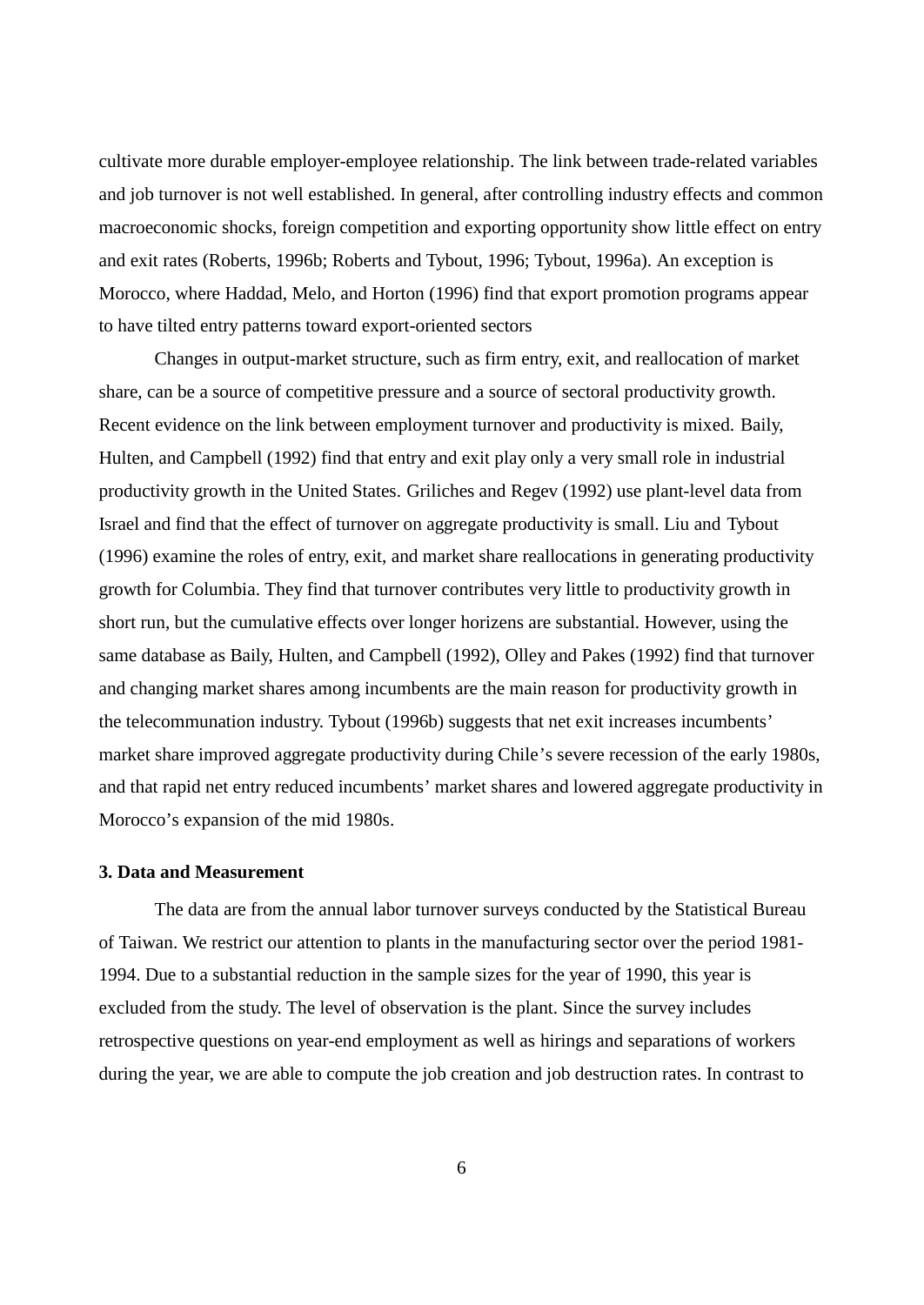most previous studies, our dataset includes job flows and worker flows from the same source, which makes job turnover and worker turnover statistics comparable.<sup>3</sup> However, it is important to emphasize that our dataset contains mainly continuing plants. As a result, the reported job creation and destruction rates as well as hiring and separation rates should be interpreted as lower bounds to the true rates. Also, we are unable to analyze the contribution of entry and exit to worker and job reallocation.

Our definitions of job creation and destruction are similar to those originally proposed by Davis and Haltiwanger (1992). Job creation (POS) is measured as the sum of employment gains at all plants. Job destruction (NEG) is measured as the sum of employment losses at all plants. Both measures are converted to rates by dividing through the size of the sector, defined as the average employment at the beginning and the end of the period. Job reallocation rate (SUM) is the sum of job creation and destruction rates. Net employment growth rate (NET) is simply the difference between the rates of job creation and destruction. A major focus of the work involving gross job flows is the cyclical correlation between reallocation intensity (as measured by SUM) and aggregate economic activity (as measured by NET). The sign of this correlation is positive if and only if the variance of job creation is larger than that of job destruction. Finally, gross flows of workers refer to hirings (H) and separations (S) of workers; total worker turnover (T) is defined as the sum of the two. Dividing these by average employment of all plants at the beginning and the end of the period gives the corresponding gross worker flow rates.

## **4. Basic Patterns of Job and Workers Flows in Taiwan Manufacturing Sector**

 $\overline{a}$ 

This section provides an overview of job and worker flows in the Taiwanese manufacturing sector. The first part of the section examines the time-series fluctuations of job creation, job destruction, hiring and separation. The second part reports job flows within and between industries.

 $3$  Other studies that analyze job and worker turnover data from a common source include: Anderson and Meyer (1994) in the United States; Boeri (1994) in Germany; Hamermesh, Hassink and van Ours (1996) in the Netherlands; Albæk and Sørensen (1998) in Denmark; Serrano (1998) in Spain; and Abowd, Corbel and Kramarz (1999) in France.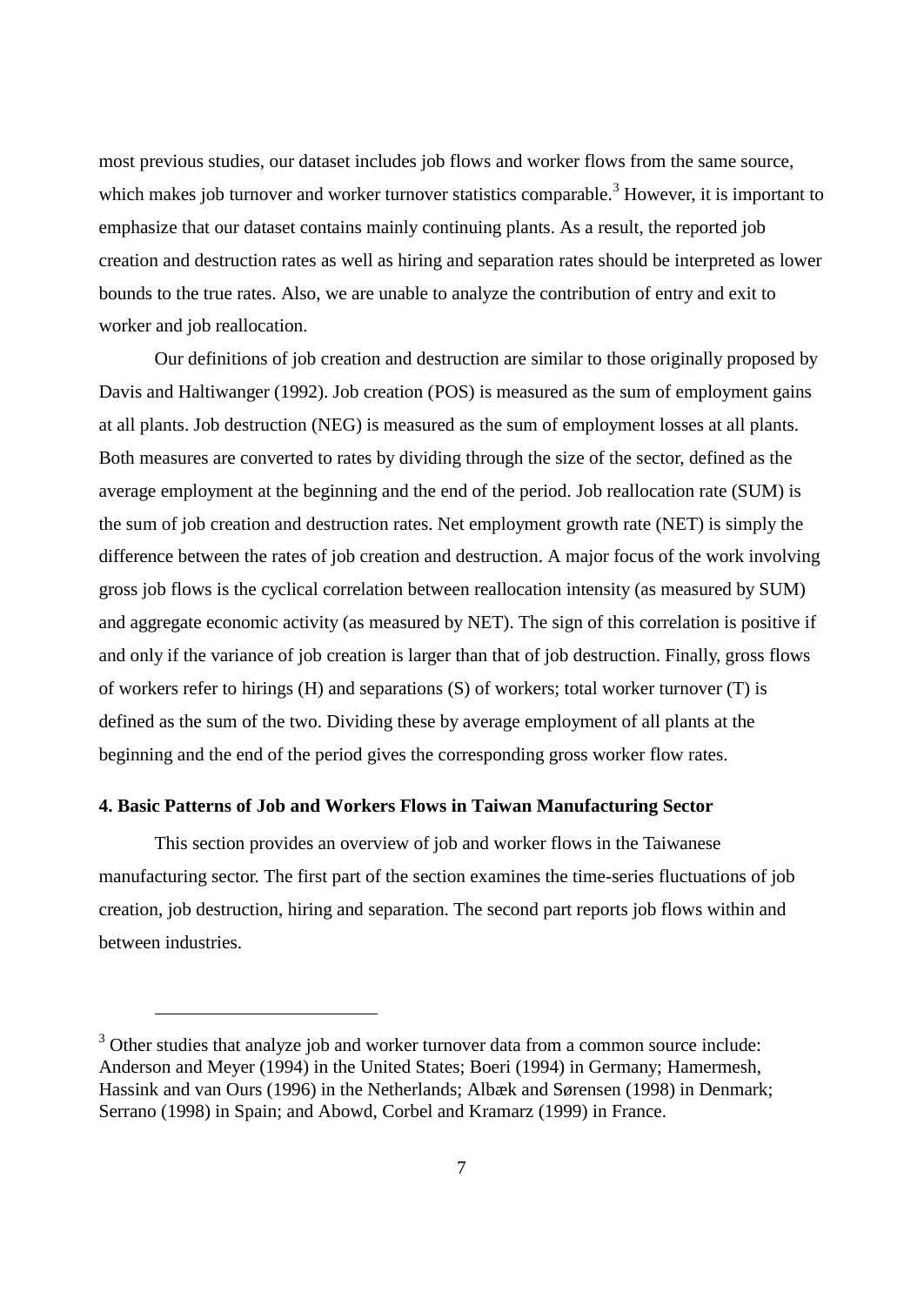#### *4.1 Time Variation of Job and Worker Flows*

We begin our analysis by examining the time-series patterns of job creation, job destruction, hiring and separation. Table 1 reports gross and net flow rates of jobs and workers over the period from 1981 to 1994. One of the central facts captured by Table 1 is the phenomenon of simultaneous job creation and destruction. In 1983, when net manufacturing employment expanded by a robust 7.2 percent, the job destruction rate was 3.2 percent. In 1985, when manufacturing employment declined 1.6 percent, the job creation rate was 6.3 percent. The job reallocation rate ranges from a high of 14.3 percent in 1985 to a low of 8.9 percent in 1994. For the manufacturing as a whole, job creation and destruction rates average 6.8 percent and 5.3 percent, respectively. The annual average job reallocation rate is 12.1 percent. The manufacturing sector as a whole grew at an average rate of 1.5 percent per year.

Figure 1 depicts the movements of job creation and destruction. It shows that job creation and job destruction are negatively correlated. Over the period, job destruction shows no tendency to vary more than job creation. This is evident from the higher time-series standard deviation of job creation (0.018) than of job destruction (0.015) reported at the bottom of Table 1. These standard deviations imply that the time-series variance of job creation is about one and one-half times larger than the variance of job destruction. The asymmetry in the time-series volatility of creation and destruction reflects the procyclical nature of job reallocation. The correlation coefficient between the net employment growth rate and the job reallocation rate is 0.23.

The last three columns in Table 1 illustrate the striking differences between total worker flows and job flows. It is apparent that both hiring and separation rates are much higher than job creation and destruction rates. The simultaneity of hirings and separations also exists over the entire period. For the manufacturing sector as a whole, the hiring and separation rates average 35.9 percent and 34.4 percent, respectively. The gross worker turnover rate ranges from 49.6 percent in 1994 to 91.1 percent in 1987. Worker turnover is about five to seven times the rate of job reallocation.

There are two components to worker turnover. The first element arises as a consequence of firms creating and destroying job positions (job reallocation), leading to changes in the level of employment. The second occurs independently of job flows, with no effect on the level of firms' employment positions. This sort of worker turnover is due to job-match creation and destruction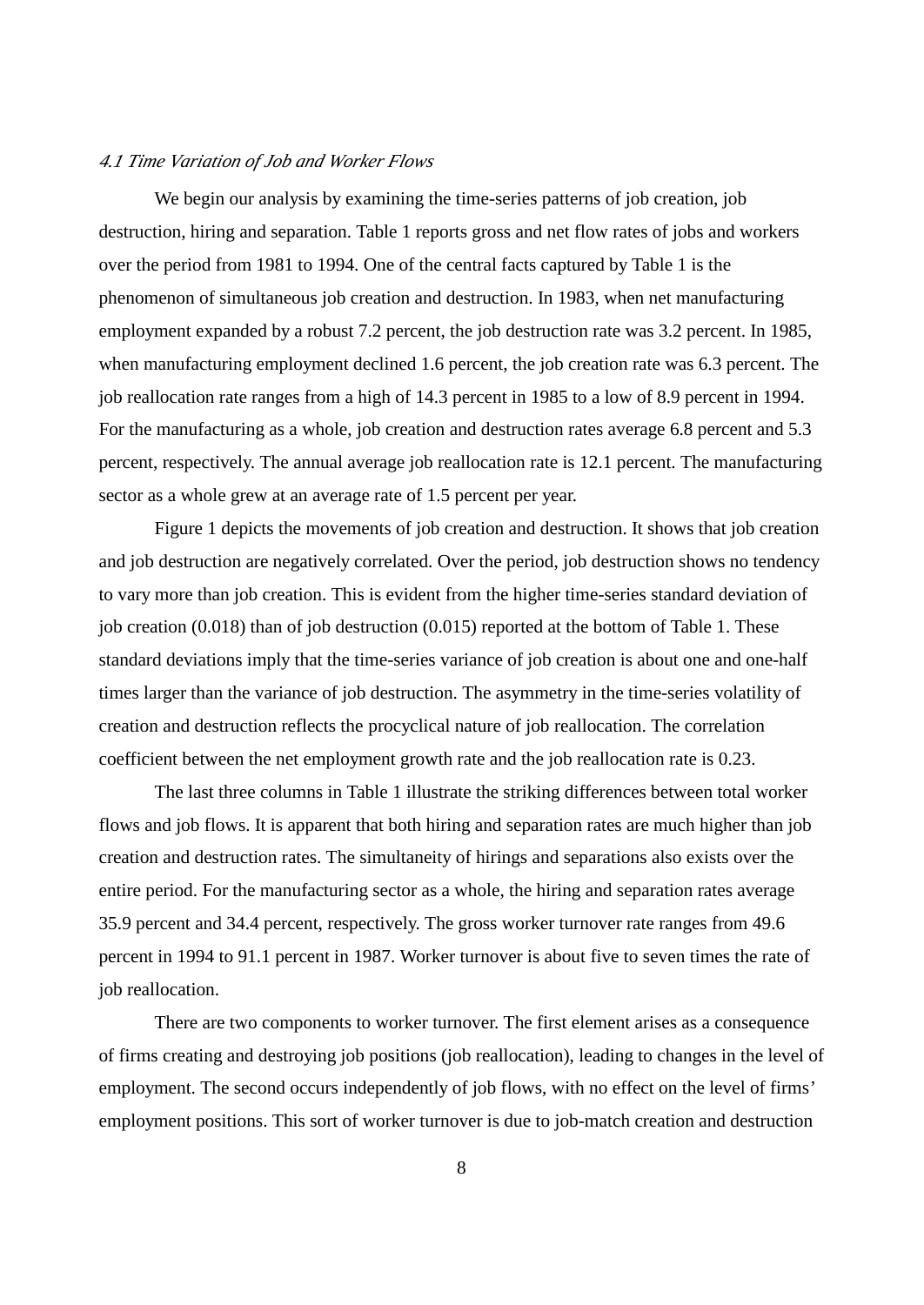as workers begin or leave a position. In our sample, the share of worker turnover caused by gross job reallocation, which can be interpreted as 'involuntary worker turnover' is relatively small, varying between 13.3 percent and 22.7 percent. Total job reallocation does not appear to be the major source of worker turnover. Instead, job-match creation and destruction, attributable to worker-initiated and firm-initiated turnover across continuing positions, is responsible for the largest fraction. This result suggests that Taiwanese labor turnover is somewhat more dynamic than in the developed economies. Davis and Haltiwanger (1992) and Anderson and Meyer (1994) find that job reallocation accounts for between one-third and one-half of worker flows in the United States. Similar results have been obtained for Germany by Boeri (1994), for the Netherlands by Hamermesh, Hassink and van Ours (1994), and for Spain by Serrano (1998).

The cyclical property of job flows is similar to those reported by Roberts (1996a) for three developing countries — Columbia, Chile, and Morocco, but contrary to the findings for Canada, the United States, and several European countries. Since our dataset contains mainly continuing plants, the magnitude of the gross job flow rates reported here is much smaller than those of the three developing countries.<sup>4</sup>

Table 1 also shows that the time-series standard deviation of hiring is larger than that of separation. The simple correlation between net employment growth and worker turnover rate is 0.50. This implies that the procyclical variation in the worker turnover series is stronger than the variation in the job reallocation series. In addition, hiring and separation are significantly positively correlated (0.92), indicating that separation rates tend to be higher when hiring rates are higher. One possible explanation is that replacement hiring is driven by workers quitting.<sup>5</sup> The procyclicality of total worker turnover is consistent with the findings in Anderson and Meyer (1994) for the United States, Albæk and Sørensen (1998) for Denmark, and Abowd, Corbel, and Kramarz (1999) for France.

 $\overline{a}$ 

 $4$  Roberts (1996a) finds that the job reallocation rate lies in the range of 26.2-30.6 percent for the three developing countries

 $<sup>5</sup>$  Akerlof, Rose and Yellen (1988) and Albæk and Sørensen (1998) find that quits are procyclical</sup> and layoffs are countercyclical in the United States and Denmark.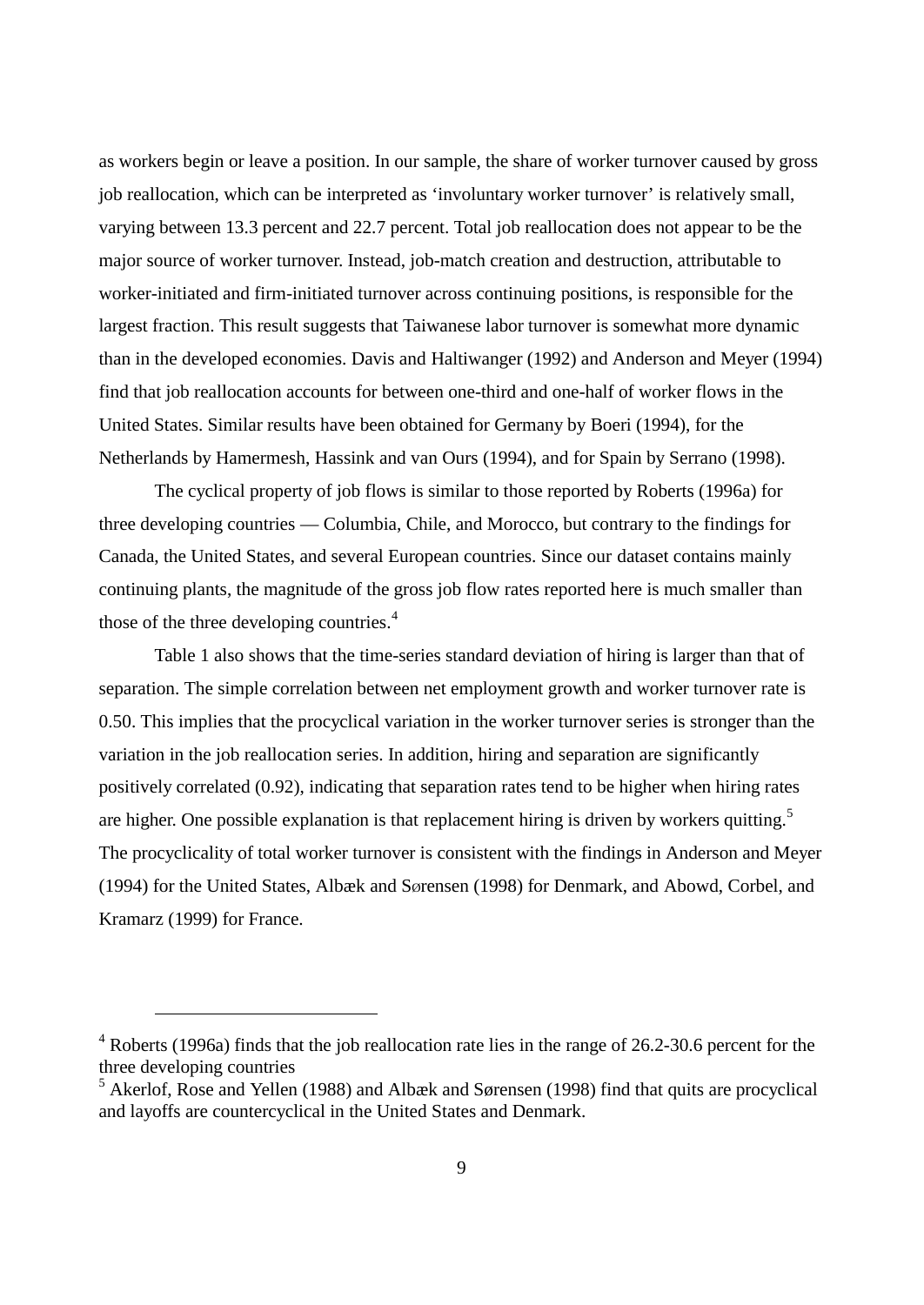#### *4.2 Cross-Industry Variation in Average Annual Job and Worker Flows*

To investigate differences in industry-level employment adjustment patterns, the same job-flow and worker-flow rates are calculated for two-digit industries. Table 2 presents the average annual rates for job creation, job destruction, job reallocation, net job change, hiring, separation, and worker turnover. The last three columns report the correlation coefficients between measures of job creation and job destruction, job reallocation and net employment growth, and the relative standard deviations of job creation and destruction.

Large sectoral differences are apparent. High worker turnover sectors are also high job creation and destruction sectors. The annual average job creation rate varies from 2 percent in Petroleum and Coal to 8.9 percent in Electrical Machinery. The annual average job destruction rate varies from 0.8 percent in Petroleum and Coal to 7.1 percent in Electrical Machinery. Worker turnover is three to seven times as great as job reallocation.

Low levels of net employment change mask a great deal of labor market activity. Three stagnant two-digit industries (Textiles, Chemical Matter, and Precision Instruments) experience significant gross job creation and destruction simultaneously. The average job creation rate ranges from 3.7 percent in Chemical Matter to 8.6 percent in Precision Instruments. The average job destruction rate ranges from 3.6 percent in Chemical Matter to 8 percent in Precision Instruments. The hiring and separation rates are even higher among these sectors, varying between 19.5 percent and 44 percent.

Examining the last three columns in Table 2, we find that time-series of job creation and destruction are all negatively correlated. With the exception of six two-digit industries (Textiles, Chemical Matter, Nonmetallic Mineral Products, Basic Metal, Machinery and Equipment, and Precision Instruments), the simple correlation between job reallocation and net growth rate is all positive. This occurs because the time-series standard deviation of job creation is larger than that of job destruction. Therefore, a procyclical pattern of employment reallocation exists in most two-digit manufacturing industries. Similarly, hiring is more cyclically volatile than separation in most industries.<sup>6</sup>

 $\overline{a}$ 

 $6$  To save the space, we do not report the relative standard deviation of hiring and separation in Table 2.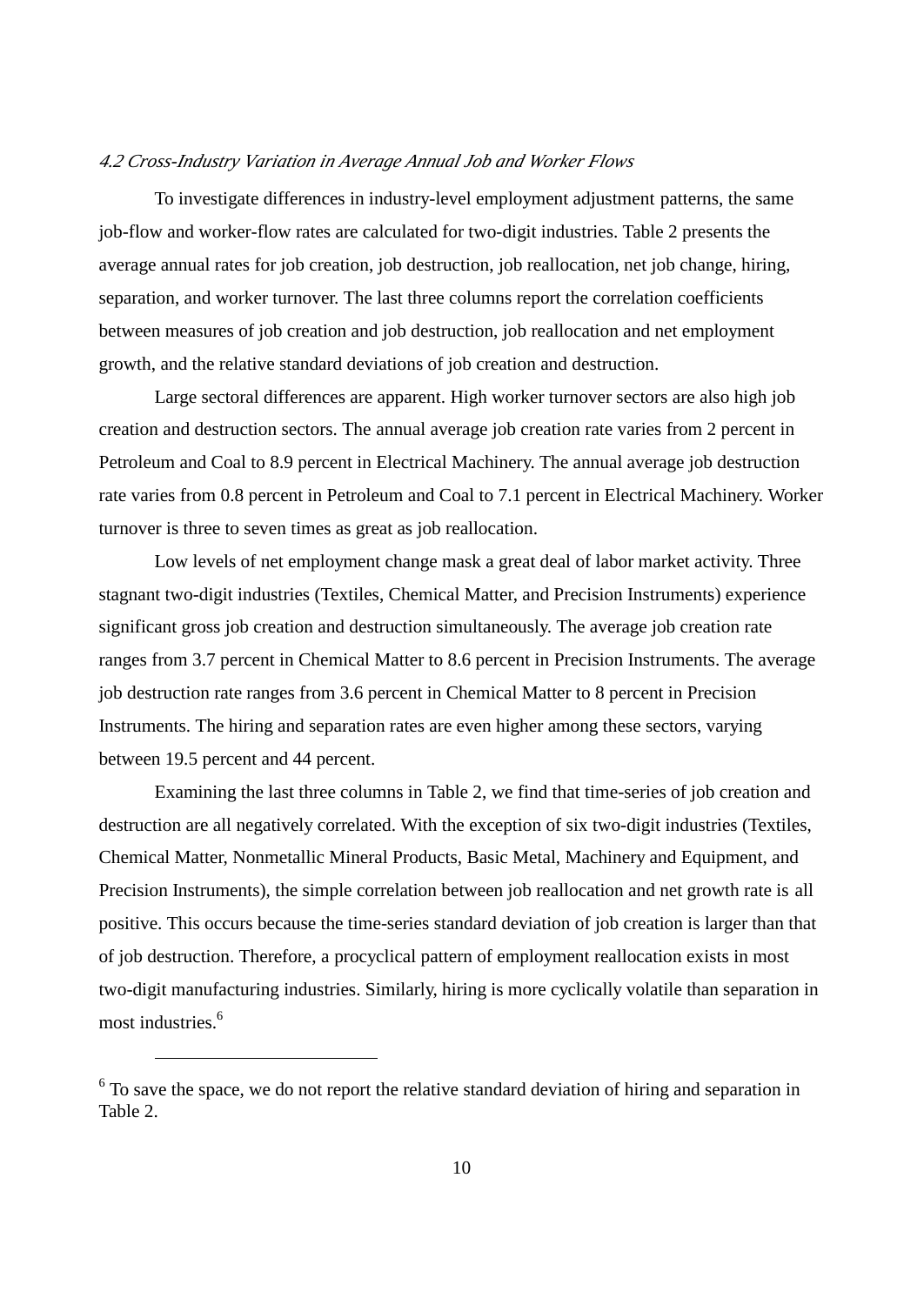To evaluate the contribution of within-sector and between-sector job flows, we decompose excess job reallocation at the total manufacturing level into the components due to employment shifts between and within industries. Specifically, the excess job reallocation is defined as the difference between the total job reallocation and the absolute value of net employment growth for the period (*SUM* − *|NET* ). The component due to between-sector shifts is measured by summing across sectors the deviation of the absolute growth rate for the sector from the absolute growth rate for total manufacturing ( $\sum$  *NET NET*  $\sum_{i}$  *NET*<sup>*i*</sup> − *NET*<sup>*i*</sup> ). The component due to within-sector shifts is measured as the sum across sectors of the excess job reallocation in each sector ( $\sum$  ( $|SUM_i|$  –  $|NET_i|$ )  $\sum_{i}$  (*SUM*<sub>*i*</sub>  $-$  *NET*<sub>*i*</sub> $)$  ).

We calculate the between- and within-sector components of excess job reallocation for every year using both the two-digit and four-digit annual series. Within-sector shifts account for 73 percent of excess job reallocation among two-digit industries. Even when we define sectors in terms of four-digit industry, within-sector shifts still account for 56 percent of excess job reallocation.<sup>7</sup> Therefore, the high rates of job reallocation should be interpreted as reflecting primarily employment shifts among establishments in the same industry. This finding of substantial heterogeneity in employment patterns across plants within the same industry is consistent with the results of Dunne, Roberts and Samuelson (1989), Davis and Haltiwanger (1992), Roberts (1996), and Baldwin, Dunne and Haltiwanger (1998).

#### **5. Net Employment Changes, Firm Heterogeneity and Job and Worker Flows**

 $\overline{a}$ 

The results in the previous section suggest that job reallocation is driven fundamentally by plant-level heterogeneity in labor demand. The first part of this section investigates the

 $<sup>7</sup>$  Dunne, Roberts and Samuelson (1989) find that over 70 percent of the employment turnover</sup> occurs across plants within the same two-digit industry in the United States. Davis and Haltiwanger (1992) find that about 12 percent of excess job reallocation in the United States is accounted for by shifts between four-digit industries. Similarly, Baldwin, Dunne and Haltiwanger (1998) find between-industry shifts (two-digit) account for only 3.6 percent of excess job reallocation in the United States and 2.5 percent of excess job reallocation in Canada. For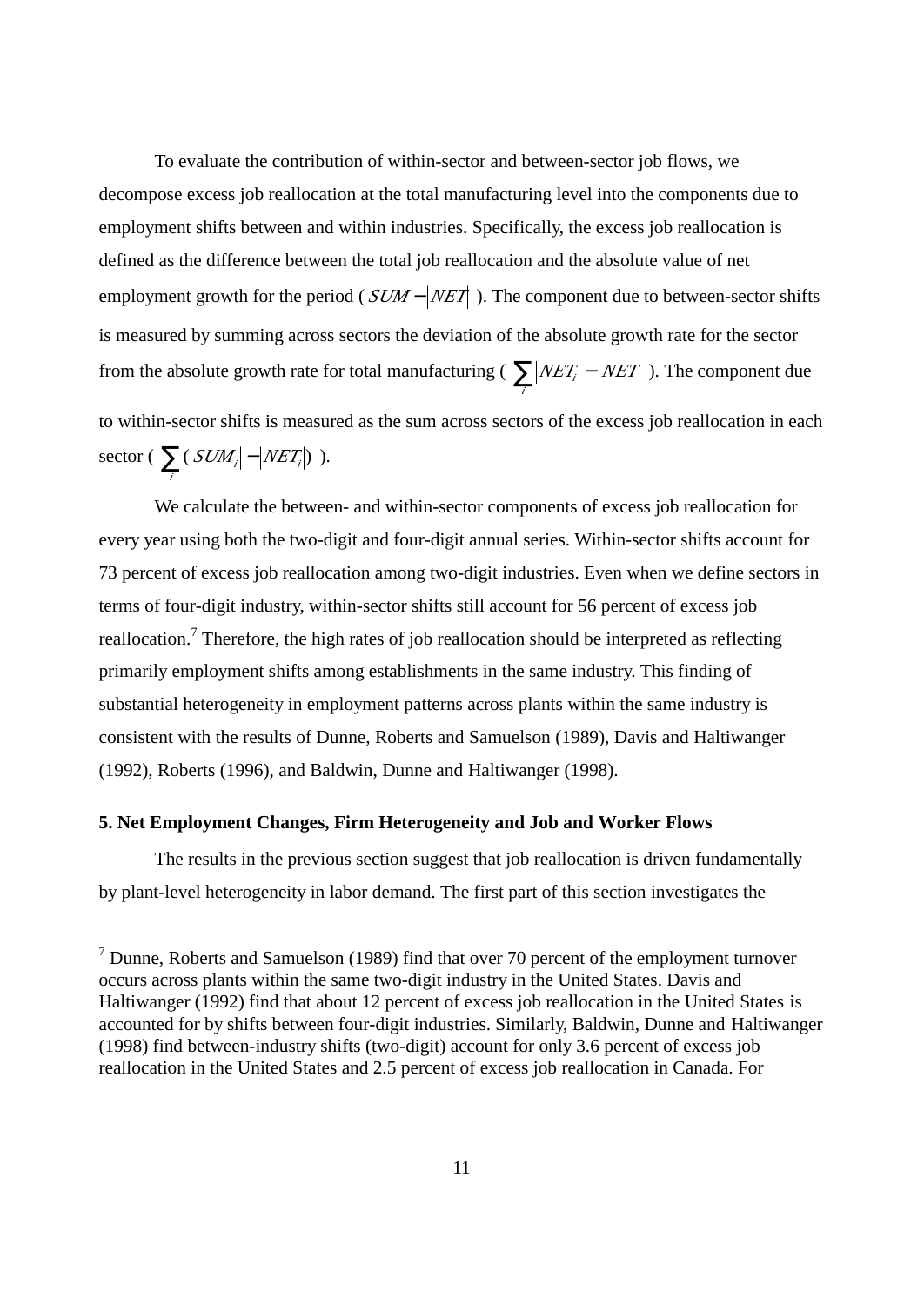relationship between net employment growth and the flow of workers in and out of plants. The second part examines the gross job and worker flows by plant size and ownership type.

## *5.1 Net Employment Changes, Hirings and Separations*

 $\overline{a}$ 

Table 3 describes the relationship between employment growth, hirings and separations at the plant level. Establishments are classified by whether they have growing and declining employment. There are two main findings. First, the hiring rate is substantially higher among expanding establishments than among contracting establishments. On average, growing plants have a hiring rate more than twice as large as that of declining plants. However, while the separation rate is higher among contracting establishments than among expanding establishments, the difference is relatively small. Second, growing plants account for two-thirds of all hirings and somewhat surprisingly declining plants account for only about half of all separations. The last two columns show that one in three hires are by plants that are reducing employment. Similarly, expanding plants account for about one in two separations. This demonstrates that separations and hires occur simultaneously — jobs are destroyed by plants doing substantial hiring, and are created by plants that are shrinking.

Figure 2 displays the distribution of hires by establishment growth rates.<sup>8</sup> The major part of hires takes place in plants with moderate growth rate, e.g., plants with growth rates in the interval (-0.1, 0.3] account for 70.6 percent of all hires, but establishments with decreasing employment account for 13.3 percent of all hires. Figure 3 reveals a similar distribution of separations. Most of the distribution is concentrated around the center: 65.6 percent of separations takes place in plants with growth rates in the interval (-0.3, 0.1], and a large share, 25.4 percent, of all separations takes place in expanding plants. These figures show further

developing countries, Roberts (1996) shows that more than 80 percent of employment turnover occurs within the same four-digit industry in Columbia, Chile and Morocco.  $8$  The measure of growth rate is adopted from Davis and Haltiwanger (1992). We measure the size of establishment j at time t, denoted by  $x_{jt}$ , as the simple average of establishment at time t and t-1. The growth rate of establishment j at time t, denoted by  $g_{it}$ , as the change in establishment employment from t-1 to t, divided by  $x_{jt}$ . This growth rate measure is symmetric about zero, and it lies in the closed interval [-2, 2] with deaths (births) corresponding to the left (right) endpoint.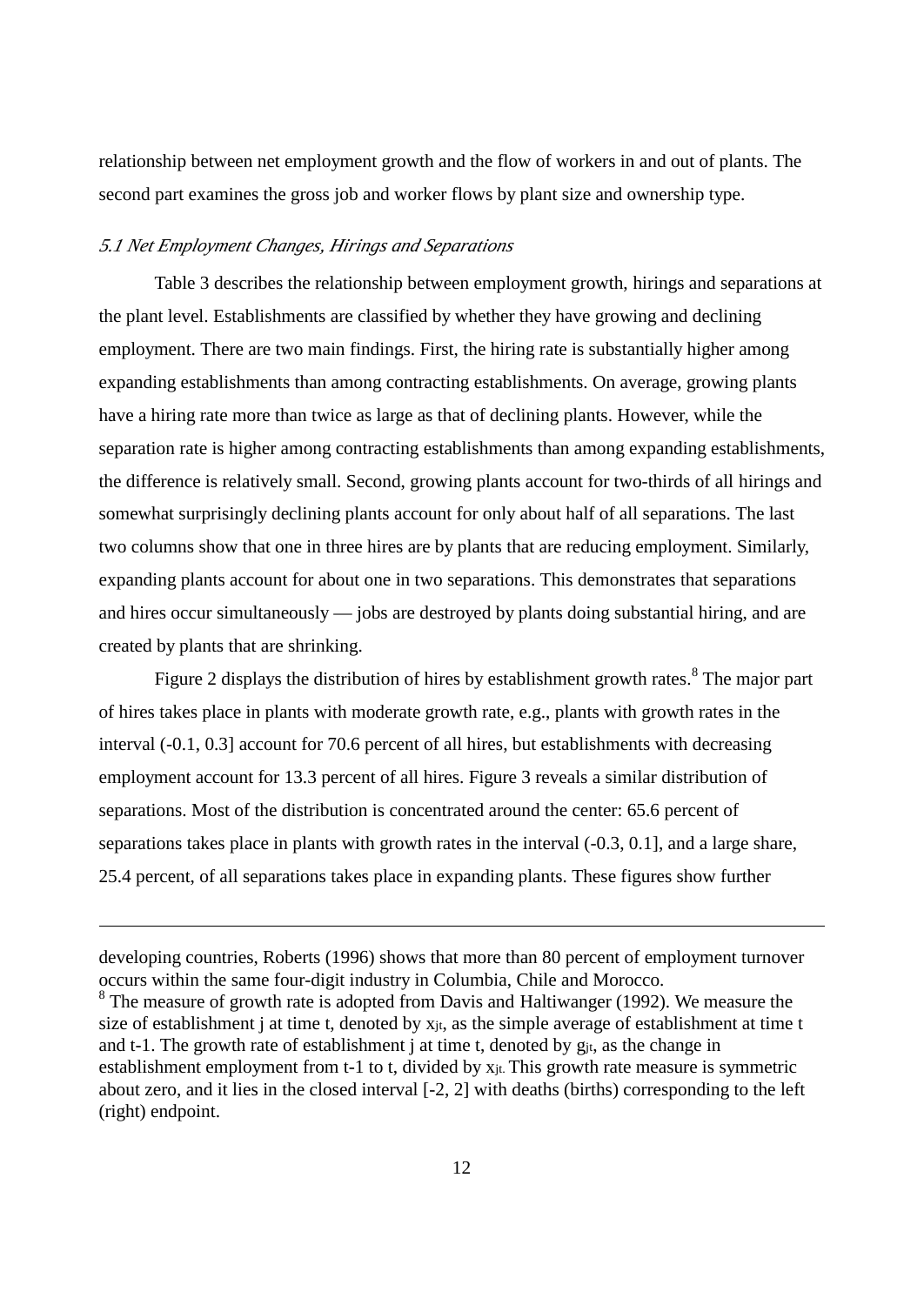evidence of the importance of worker heterogeneity. The large share of separations from expanding plants supports the view that replacement hires are dominated by workers leaving to obtain better job matches. This finding is consistent with the evidence found in Denmark by Albæk and Sørensen (1998).

#### *5.2 Plant Size, Ownership Type and Job and Worker Flows*

 $\overline{a}$ 

To examine the role of plant heterogeneity in the determination of job and worker turnover, we consider two observable plant characteristics: plant size and ownership type. Table 4 and Table 5 display job flows and worker flows according to six employment-size classes and two ownership categories. $9,10$ 

As presented in Table 4, job creation rates decline monotonically with plant size. The job creation rate averages 24.5 percent of employment per year for plants with fewer than 10 employees and 5.2 percent for plants with 500 or more employees. Thus, small plants create new jobs at a much higher gross rate than large plants. A similar pattern prevails for job destruction, but the difference is relatively small. The job destruction rate averages 6.5 percent of employment per year for plants with fewer than 10 employees and 4.9 percent for plants with 500 or more employees. Thus, small plants also destroy jobs at a higher rate than large plants.

Although job creation and job destruction rates are higher in small establishments, large plants play the dominant role in job creation and destruction. The fifth and sixth columns report that plants with more than 100 employees account for 77 percent of job creation and 85 percent of job destruction. This is not surprising since the employment shares of large plants are larger than small ones. Over the 1981-1994 period as a whole, plants with more than 100 employees account for 88 percent of manufacturing employment. These results are similar to those found by Davis, Haltiwanger and Schuh (1996b) in the U.S. and Broersma and Gautier (1997) in the

<sup>&</sup>lt;sup>9</sup> Ideally we should also include the plant age into the analysis, but this variable is not available in our dataset.

 $10$  We use average size rather than initial plant size to avoid Galton's fallacy of regression towards to the mean: if initial size are used then firms that have a transitory low initial size will on average seem to grow faster than those with transitory high initial size. See, e.g., Friedman (1992), Leonard (1986), and Davis, Haltiwanger and Schuh (1996b).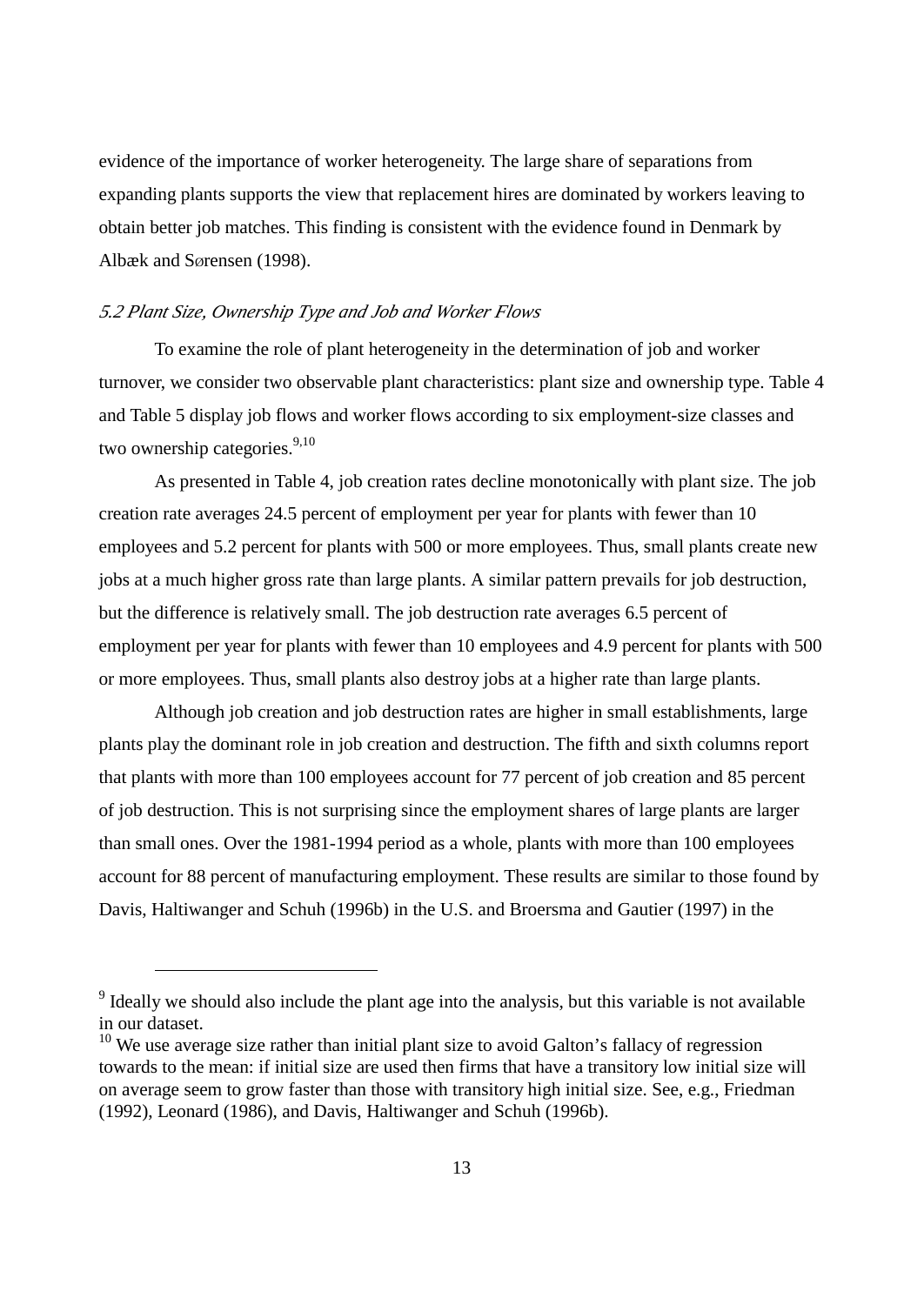Netherlands but contrast with those reported by Konings (1995b), who finds a positive relationship between the job destruction rate and size in the U.K.

The private and public sectors differ with respect to job creation and destruction. The annual job creation and destruction rates in the private sector are 7.4 percent and 5.5 percent respectively, far higher than the corresponding values in the public sector. In addition, most jobs are created and destroyed in the private sector. The private sector accounts for 94.3 percent of job creation and 89.6 percent of job destruction. The large gross job flows are consistent with the findings in Konings, Lehmann and Schaffer (1996) for Polish manufacturing and Bilsen and Konings (1998) for Bulgaria, Hungary and Romania.

Table 5 shows a different picture in worker turnover by plant size. Although hiring rates decline monotonically with plant size, separation rate shows no systematic relationship to plant size. The hiring rate averages 56.5 percent for plants with fewer than 10 employees and 32.7 percent for plants with 500 or more employees. In terms of separation rates, plants with 30-99 employees have the highest rates of separation (38.7 percent), whereas plants with more than 500 employees have the lowest separation rates (32.4 percent). This result contrasts with those found by Lane, Stevens and Burgess (1996) in the United States, which shows that small firms have hiring and separation rates almost twice as great as their large counterparts.

There is also a dramatic difference in worker turnover by ownership type. The rates of hiring and separation in the private plants are 39.2 percent and 37.3 percent, respectively, much larger than the corresponding values in public plants, 5.4 percent and 7.2 percent, respectively. The private sector accounts for more than 90 percent of total worker turnover.

# **6. The Determinants of Industry-Level Job and Worker Flows and the Effects of Productivity Growth**

We can explore the patterns of job and worker flows more formally within a regression framework. The regressions take the following form:

$$
Y_{it} = f(GRQ_{it}, Ex_{it}, YEAR, IND_{i})
$$
 (1)

where  $Y_{it}$  represents (POS, NEG, H, or S) for two-digit industry i in period t. The explanatory variables are dummies for year (YEAR), to serve as a proxy for changing macroeconomic conditions, the growth in industrial production (GRQ) to summarize industry-level demand conditions, export share of output (EX) to measure the degree of exposure to international trade,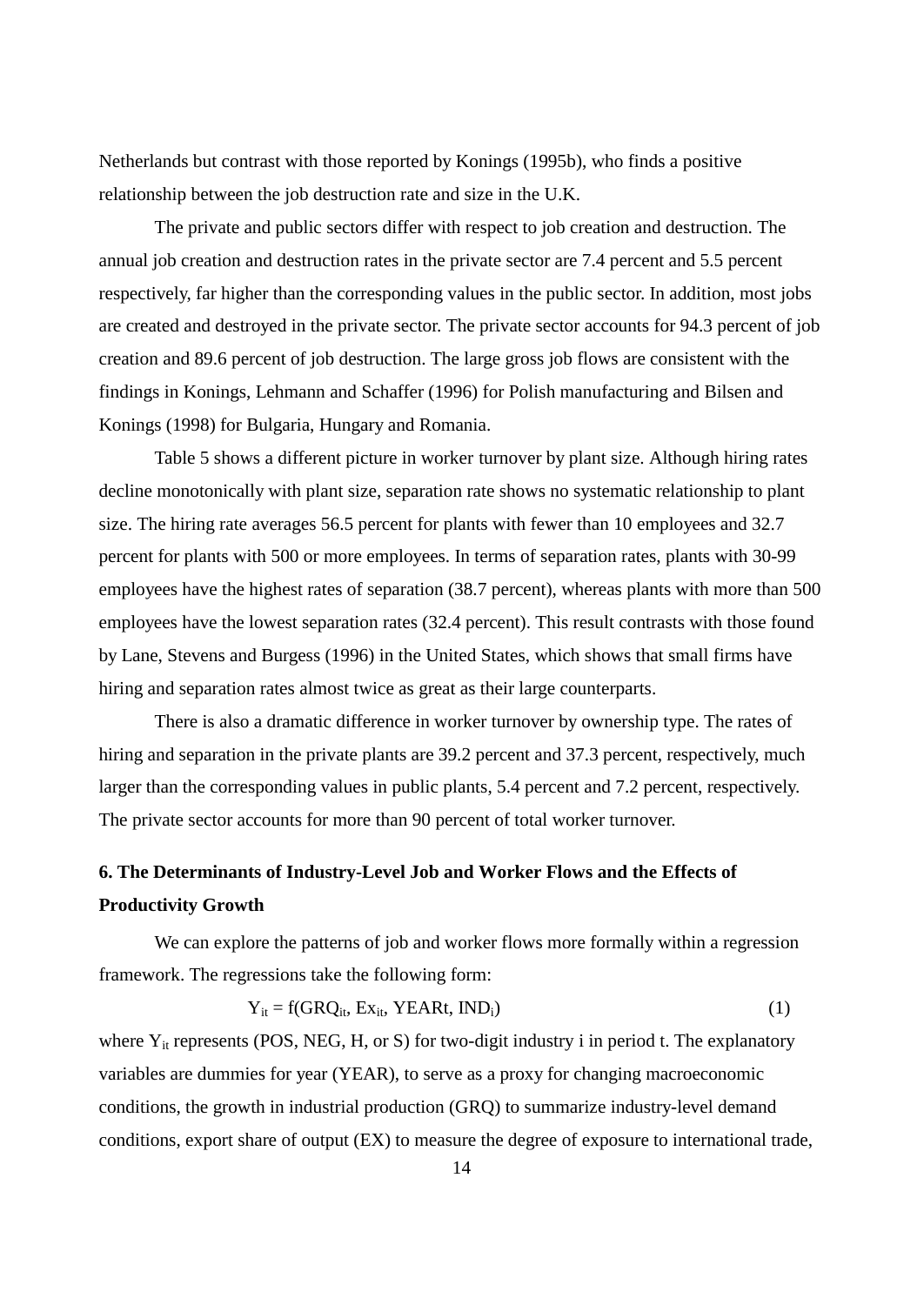R&D intensities (RD) to capture technological factors like scale economies and sunk entry costs, and industry dummies (IND) to control for other industry-specific effects.

Table 6 reports the ordinary least squares regression results. Examining columns one and two, we find that the real growth of output is positively correlated with job creation rate and negatively correlated with job destruction rate. There is a significant positive relationship between export shares and job creation rates. This implies that job creation is higher in exportoriented industries, consistent with the evidence found in Morocco by Haddad, Melo and Horton (1996). In contrast, R&D intensity is not significantly associated with rates of job creation and job destruction. Similarly, Klette and Førre (1998) found no direct relationship between job creation and R&D intensity in Norway. Finally, the significant coefficients on the year dummies indicate that the macroeconomic environment is powerful in explaining job creation and destruction rates.<sup>11</sup>

Turning to the regressions of worker-flow rates, the third and forth columns in Table 6 report both the hiring rate and separation rate are positively correlated with output growth. There is a strong positive correlation between share of exports and rates of hiring and separation, suggesting that worker turnover rates are higher in export-oriented industries. This indicates that export-oriented industries have a looser employer-employee relationship. One possible explanation is that the dominance of small-scale firms, combined with a well developed network of subcontracting relationships and trading firms in Taiwan manufacturing sector allows firms to reduce the transaction costs of entering and exiting the international market.<sup>12</sup>

To investigate the contribution of job reallocation to industry-level productivity growth, we estimate a set of regressions with total factor productivity growth as the dependent variable and job reallocation (job creation or job destruction), year and industry effects as regressors. The regressions take the following form:

$$
TFPG_{it} = g(X_{it}, YEAR_{t}, IND_{i})
$$
\n(2)

 $\overline{a}$ 

 $11$  To save space, we do not report the coefficients of year dummies and industry dummies.

<sup>&</sup>lt;sup>12</sup> Aw, Chen and Roberts (1997) find high rates of entry and exit in export-oriented industries for the Taiwanese manufacturing sector.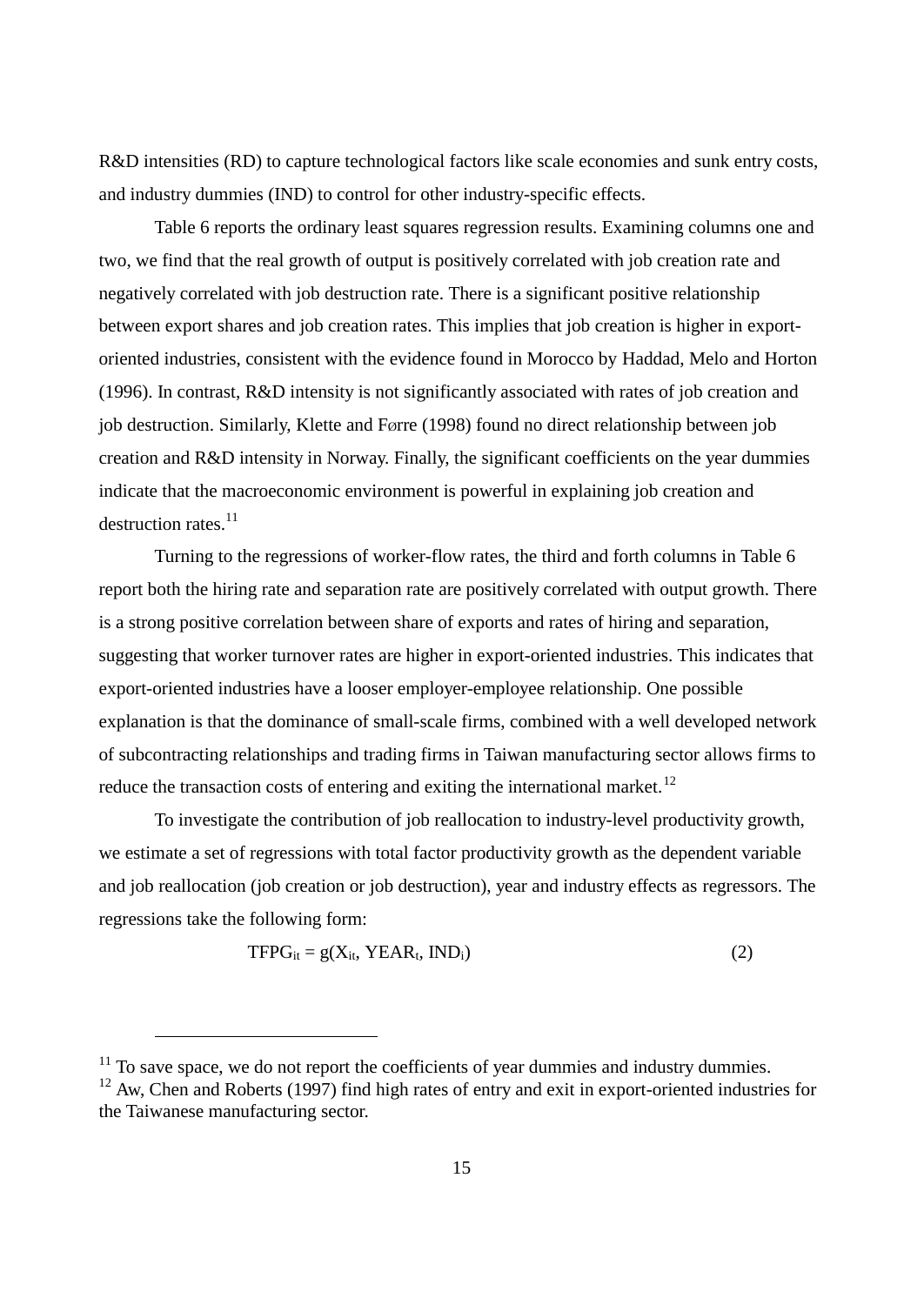where TFPG<sub>it</sub> represents total factor productivity growth for two-digit industry i in period t.  $X_{it}$ represents (POS, NEG, or SUM) for each industry, YEAR represents a set of 12 year dummies, and IND represents a set of 14 industry dummies.<sup>13</sup> The regression results are presented in Table 7. After controlling for year and industry effects, job creation is significantly positively correlated with total factor productivity growth. In contrast, job destruction is significantly negatively correlated with total factor productivity growth. This implies that the productivity growth of most new entrants and expanding plants is higher than that of exits and contracting plants.<sup>14</sup> However, there is no direct relationship between job reallocation and total factor productivity growth. Hence, total job reallocation contributes little to the increase in sectoral productivity growth. These results are only partly consistent with the findings in Davis, Haltiwagner and Schuh (1996) for the United States. They find that job creation is higher in industries with higher total factor productivity growth, but job destruction is not systematically related to productivity growth. The small effect of job reallocation on sectoral productivity growth contrasts with the evidence reported by Aw, Chen and Roberts  $(1997)$ <sup>15</sup>

### **7. Conclusion**

 $\overline{a}$ 

This paper analyzes job and worker flows in the Taiwanese manufacturing sector for the period 1981-1994. It is the first study of a newly industrializing economy to use comprehensive and representative plant-level data to analyze these flows simultaneously. At all phases of the business cycle and even within manufacturing sectors, there is simultaneous job creation and job destruction, as well as simultaneous hiring and separation. While job creation and job destruction are negatively correlated, hiring and separation are positively correlated over the business cycle. The overall picture is one of a relatively stable process of job destruction and separation with a

 $13$  Since the measures of total factor productivity growth are calculated by using 15 two-digit industries, we rearrange the job-flow and work-flow data into 15 industries.

 $14$  A limitation of our dataset is that we lack the complete information on entry and exit. Variables such as sales, capital stock, material and energy inputs are also not available. Hence we are unable to compare the productivity differences between entering, exiting, and continuing plants.

 $15$  By using a decomposition method, Aw, Chen and Roberts (1997) find that productivity differentials between entering and exiting firms are both major sources of sectoral productivity growth in Taiwan manufacturing.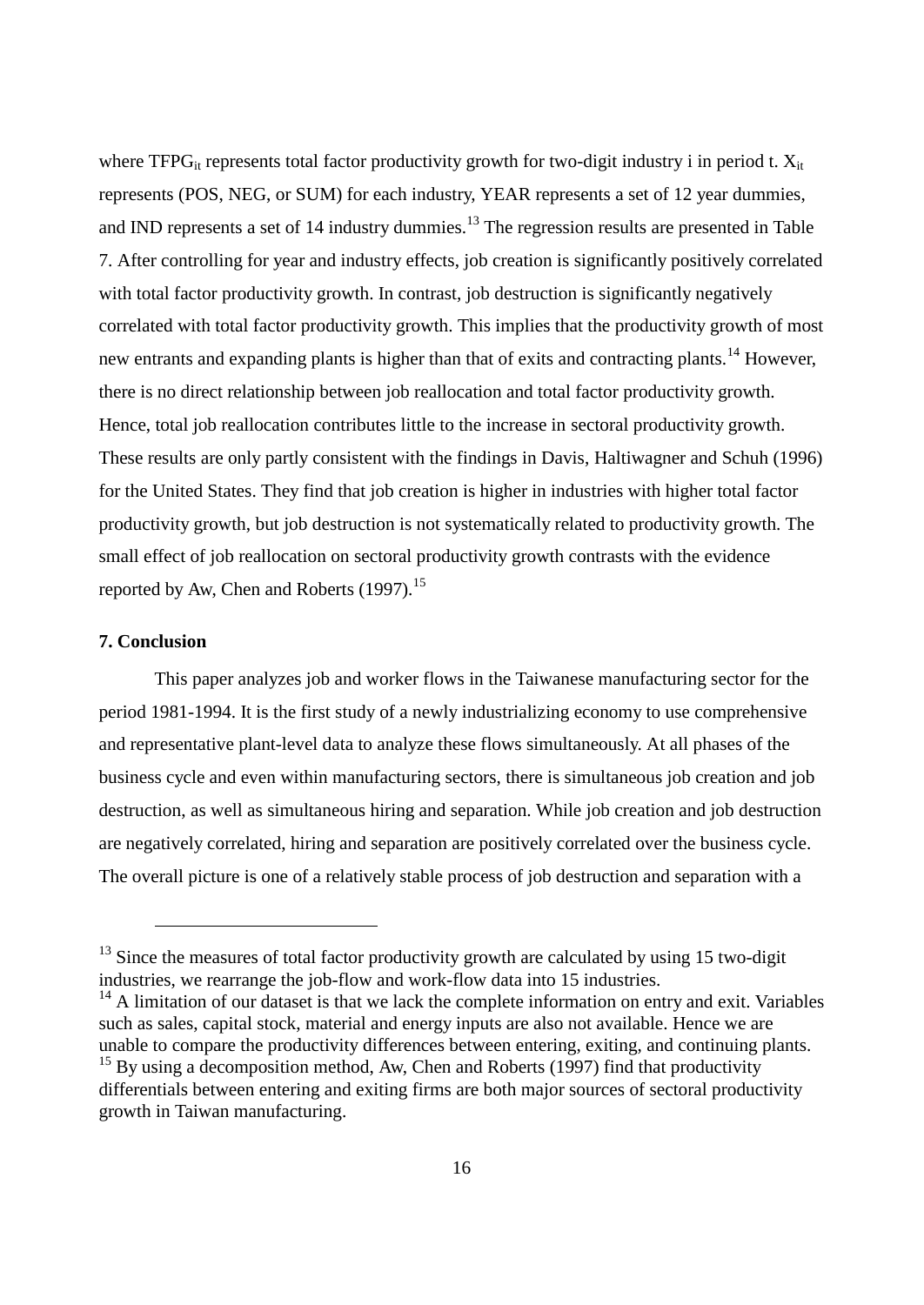more cyclical process of job creation and hiring. Thus, job reallocation and worker turnover are both procyclical. The cyclical properties of job flows closely mirror findings for three developing countries (Chile, Colombia, and Morocco), but are contrary to those for industrial countries. However, the procyclicity of worker turnover is consistent with evidence for the United States and Denmark. On average, job reallocation accounts for only 17.2 percent of worker turnover, suggesting the majority of observed worker turnover reflects rotations of positions that are neither created or destroyed. This indicates that labor turnover is much more dynamic in Taiwan than in Western economies.

Examining employment flows at the two-digit industry level reveals that more than 70 percent of excess job reallocation occurs within the same industry. Similar results hold when we define sectors in terms of four-digit industry. This result supports the view that job reallocation is driven by plant-level heterogeneity in labor demand. The magnitude of job and worker flows differ systematically across plants by size and ownership type. Job creation and destruction rates are substantially higher among small and private-sector plants. Hiring rates decline monotonically with plant size, but separation rate shows no systematic relationship to plant size. The private plants are more dynamic than public plants in terms of worker turnover.

Using pooled cross-sectional time-series data, variation in the growth of industry output, which is likely to reflect industry-level fluctuations in demand, is important in the determination of job and worker turnover. The real growth of output is positively correlated with job creation and negatively correlated with job destruction. At the same time, output growth is positively correlated with hiring and separation. Job creation is higher in export-oriented industries. There is also a strong positive correlation between export shares and hiring and separation rates, suggesting a looser employer-employee relationship in export-oriented industries. Controlling for year and industry effects, job creation is positively correlated and job destruction is negatively correlated with total factor productivity growth. Overall, job reallocation contributes little to the increase in sectoral productivity.

#### **References**

Abowd, J. M., Patrick Corbel and Francis Kramarz (1999), "The Entry and Exit of Workers and the Growth of Employment: An Analysis of French Establishments," *Review of Economics and Statistics* 81, 170-189.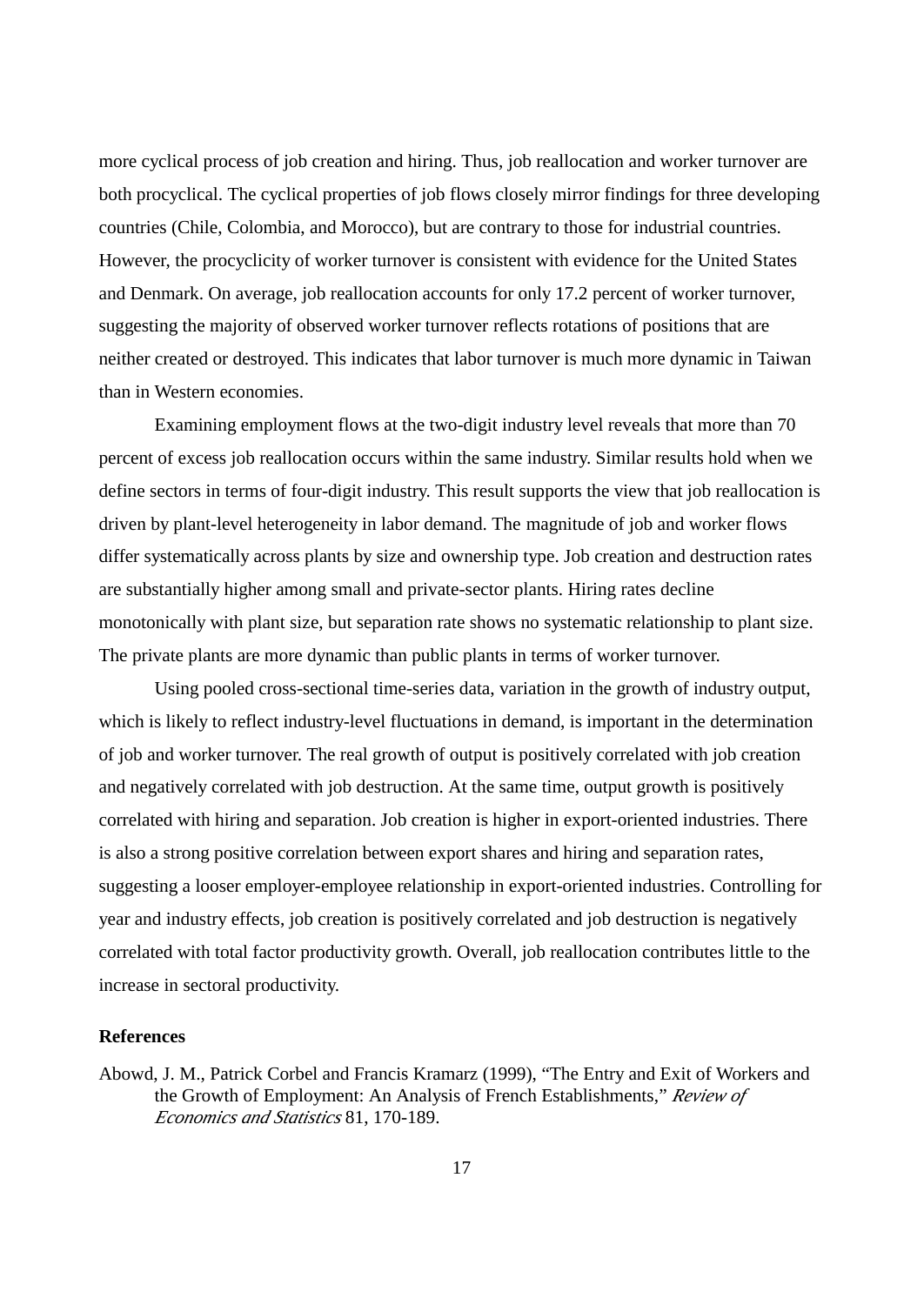- Akerlof, G. A., A. K. Rose and J. L. Yellen (1988), "Job Switching and Job Satisfaction in the U.S. Labor Market," *Brookings Papers on Economics Activity* 2, 495-594.
- Albæk, Darsten and Bent E. Sørensen (1998), "Worker Flows and Job Flows in Danish Manufacturing, 1980-91," *Economic Journal* 108, 1750-1771.
- Anderson, Patricia M. and Bruce D. Meyer (1994), "The Extent and Consquences of Job Turnover," *Brookings Paper on Economic Activity: Microeconomics*, 177-248.
- Aw, Bee Yan, Xiaomin Chen, and Mark J. Roberts (1997), "Firm-Level Evidence on Productivity Differentials, Turnover, and Exports in Taiwanese Manufacturing," NBER Working Paper No. 6235.
- Baily, Martin Neil, Charles Hulten, and David Campbell (1992), "Productivity Dynamics in Manufacturing Plants," *Brookings Papers on Economic Activity: Microeconomics*, 187- 267.
- Baldwin, John and Garnett Picot (1995), "Employment Generation by Small Producers in the Canadian Manufacturing Sector," *Small Business Economics* 7, 317-331.
- Baldwin, John, Timothy Dunne and John Haltiwanger (1998), "A Comparison of Job Creation and Job Destruction in Canada and the United States," *Review of Economics and Statistics 80*, 347-356.
- Bilsen, Valentijn and Jozef Konings (1998), "Job Creation, Job Destruction and Growth of Newly Established, Privatized, and State-Owned Enterprises in Transition Economies: Survey Evidence from Bulgaria, Hungary, and Romania," *Journal of Comparative Economics* 26, 429-445.
- Blanchflower, David G. and Simon M. Burgess (1996), "Job Creation and Job Destruction in Great Britain in the 1980s," *Industrial and Labor Relations Review* 50, 17-38.
- Boeri, Tito (1992), "Employment Growth, Incumbents and Entrants: Evidence from Germany," *International Journal of Industrial Organization* 10, 545-565.
- Boeri, Tito (1994), "Why are Establishments so Heterogeneous?" *Small Business Economics* 6, 409-420.
- Borland, Jeff (1996), "Job Creation and Job Destruction in Manufacturing Industry in Australia," *Economic Record* 72, 46-62.
- Broersma Lourens and Pieter Gautier (1997), "Job Creation and Job Destruction by Small Firms: An Empirical Investigation for the Dutch Manufacturing Sector," *Small Business Economics* 9, 211-224.
- Caves, Richard E. (1998), "Industrial Organization and New Findings on the Turnover and Mobility of Firms," *Journal of Economic Literature*, 1947-1982.
- Davis, Steven J. and John C. Haltiwanger (1992), "Gross Job Creation, Gross Job Destruction, and Employment Reallocation," *Quarterly Journal of Economics*, 819-863.
- Davis, Steven J., John Haltiwanger and Scott Schuh (1996a), "Small Business and Job Creation: Dissecting the Myth and Reassessing the Facts," *Small Business Economics* 8, 297-315.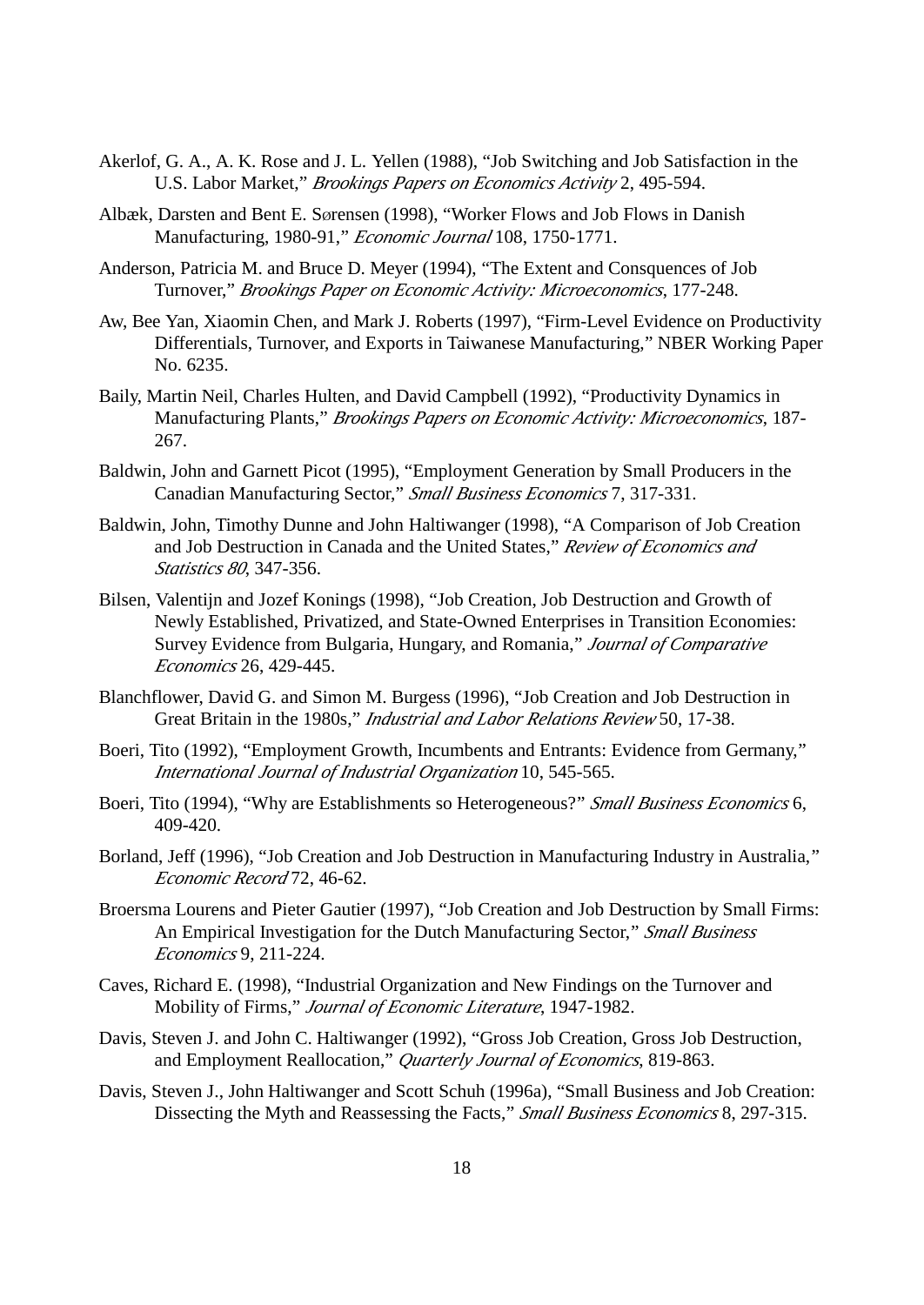- Davis, Steven J., John C. Haltiwanger and Scott Schuh (1996b), *Job Creation and Destruction*, Cambridge, MA: MIT Press.
- Dunne, Timothy, Mark J. Roberts and Larry Samuelson (1989), "Plant Turnover and Gross Employment Flows in the U.S. Manufacturing Sector," *Journal of Labor Economics* 7, 48-71.
- Foote, Christopher L. (1998), "Trend Employment Growth and the Bunching of Job Creation and Destruction," *Quarterly Journal of Economics*, 809-834.
- Friedman, Milton (1992), "Do Old Fallacies Ever Die?" *Journal of Economic Literature* 30, 2129-2132.
- Griliches, Zvi and Haim Regev (1992), "Productivity and Firm Turnover in Israeli Industry," NBER Working Paper No.4059.
- Haddad, Mona, Jaimede Melo and Brendan Horton (1996), Morocco, 1984-89: Trade Liberalization, Exports, and Industrial Performance, in Mark J. Roberts and James R. Tybout (ed.), *Industrial Evolution in Developing Countries: Micro Patterns of Turnover, Productivity, and Market Structure.* New York: Oxford University Press.
- Hamermesh, Daniel S., Wolter H. J. Hassink, and Jan C. van Ours (1994), "New Facts about Factor-Demand Dynamic Employment, Jobs and Workers," NBER Working Paper No. 4625.
- Hamermesh, Daniel S., Wolter H. J. Hassink, and Jan C. van Ours (1996), "Job Turnover and Labor Turnover: A Taxonomy of employment Dynamics," *Annales d'Economie et Statistique* 41-2, 21-40.
- Klette, Tor Jakob and Svein Erik Førre (1998), "Innovation and Job Creation in A Small Open Economy – Evidence from Norwegian Manufacturing Plants 1982-92," *Economic Innovation and New Technology* 5, 247-272.
- Konings, Jozef (1995a), "Gross Job Flows and the Evolution of Size in U.K. Establishments," *Small Business Economics* 7, 213-220.
- Konings, Jozef (1995b), "Job Creation and Job Destruction in the UK Manufacturing Sector," *Oxford Bulletin of Economics and Statistics* 57, 5-24.
- Konings, Jozef, Hartmut Lehmann and Mark E. Schaffer (1996), "Job Creation and Job Destruction in a Transition Economy: Ownership, Firm Size, and Gross Job Flows in Polish Manufacturing 1988-1991," *Labor Economics* 3, 299-317.
- Lane, Julia, and David Stevens and Simon Burgess (1996), "Worker and Job Flows," *Economics Letters* 51, 109-113.
- Leonard, Jonathan S. (1986), "On the Size Distribution of Employment and Establishments," NBER Working Paper No. 1951.
- Leonard, Jonathan S. (1987), "In the Wrong Place at the Wrong Time: The Extent of Frictional and Structural Unemployment,' in Kevin Lang and Jonathan S. Leonard (ed.), *Unemployment and the Structure of Labor Markets*, New York: Blackwell, 141-163.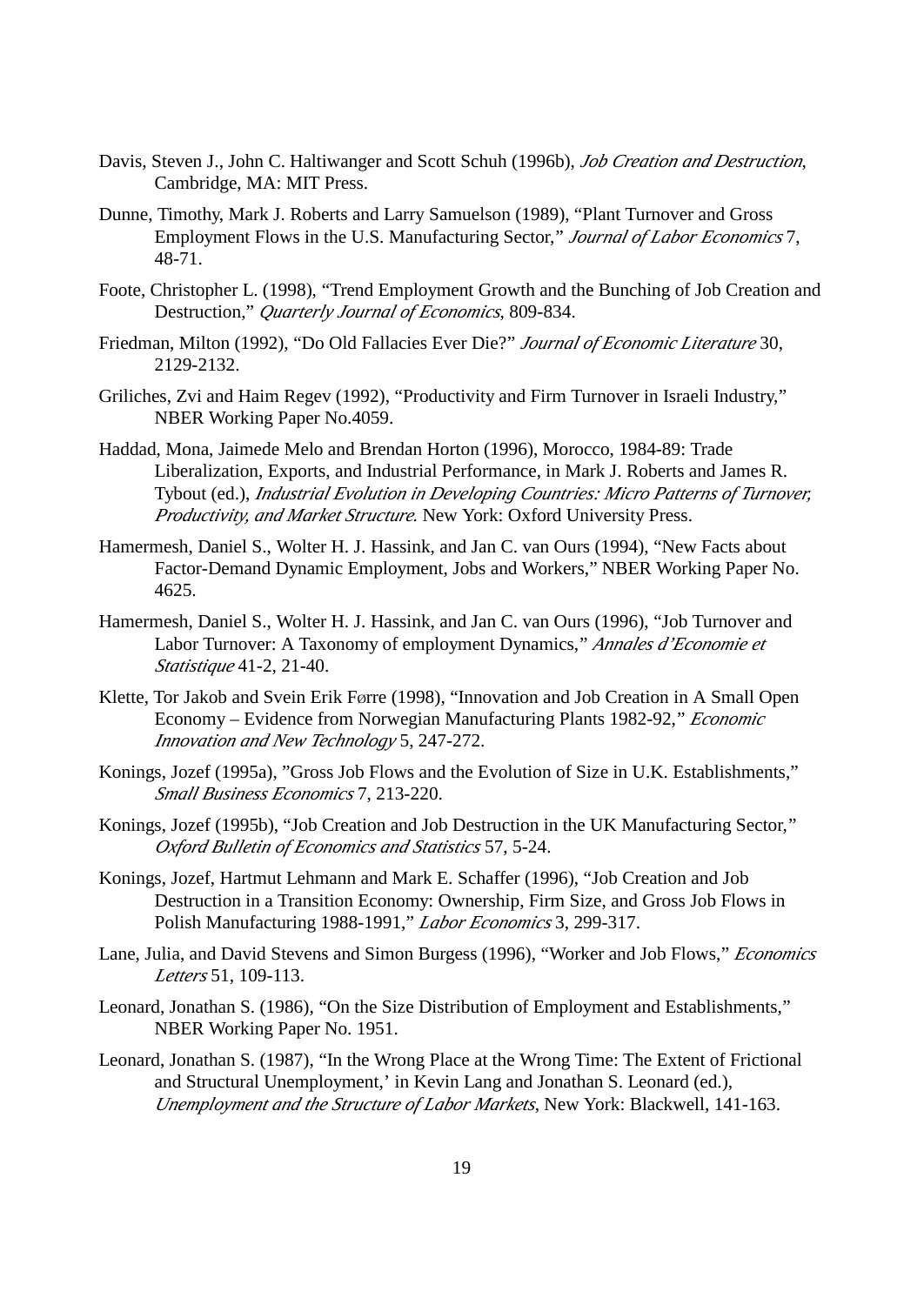- Liu, Lili and James R. Tybout (1996), "Productivity Growth in Chile and Colombia: The Role of Entry, Exit, and Learning," in Mark J. Roberts and James R. Tybout (ed.), *Industrial Evolution in Developing Countries: Micro Patterns of Turnover, Productivity, and Market Structure.* New York: Oxford University Press.
- Olley, G. Steven and Ariel Pakes (1992), "The Dynamics of Productivity in the Telecommunication Equipment Industry," NBER Working Paper No. 3977.
- Pacelli, Lia, Fabio Rapiti and Riccardo Revelli (1998), "Employment and Mobility of Workers in Industries with Different Intensity of Innovation: Evidence on Italy from A Panel of Workers and Firms," *Economic Innovation and New Technology* 5, 273-300.
- Roberts, Mark J. (1996a), "Employment Flows and Producer Turnover," in Mark J. Roberts and James R. Tybout (ed.), *Industrial Evolution in Developing Countries: Micro Patterns of Turnover, Productivity, and Market Structure.* New York: Oxford University Press.
- Roberts, Mark J. (1996b), "Colombia, 1977-85: Producer Turnover, Margins, and Trade Exposure," in Mark J. Roberts and James R. Tybout (ed.), *Industrial Evolution in Developing Countries: Micro Patterns of Turnover, Productivity, and Market Structure.* New York: Oxford University Press.
- Roberts, Mark J. and James R. Tybout (1996), "Industrial Evolution in Developing Countries: A Preview," in Mark J. Roberts and James R. Tybout (ed.), *Industrial Evolution in Developing Countries: Micro Patterns of Turnover, Productivity, and Market Structure.* New York: Oxford University Press.
- Serrano, Carlos Garcia (1998), "Worker Turnover and Job Reallocation : The Role of Fixed-Term Contracts," *Oxford Economic Papers* 50, 709-725.
- Tybout, James R. (1996a), "Chile, 1979-86: Trade Liberalization and Its Aftermath," in Mark J. Roberts and James R. Tybout (ed.), *Industrial Evolution in Developing Countries: Micro Patterns of Turnover, Productivity, and Market Structure.* New York: Oxford University Press.
- Tybout, James R. (1996b), "Heterogeneity and Productivity Growth: Assessing the Evidence," in Mark J. Roberts and James R. Tybout (ed.), *Industrial Evolution in Developing Countries: Micro Patterns of Turnover, Productivity, and Market Structure.* New York: Oxford University Press.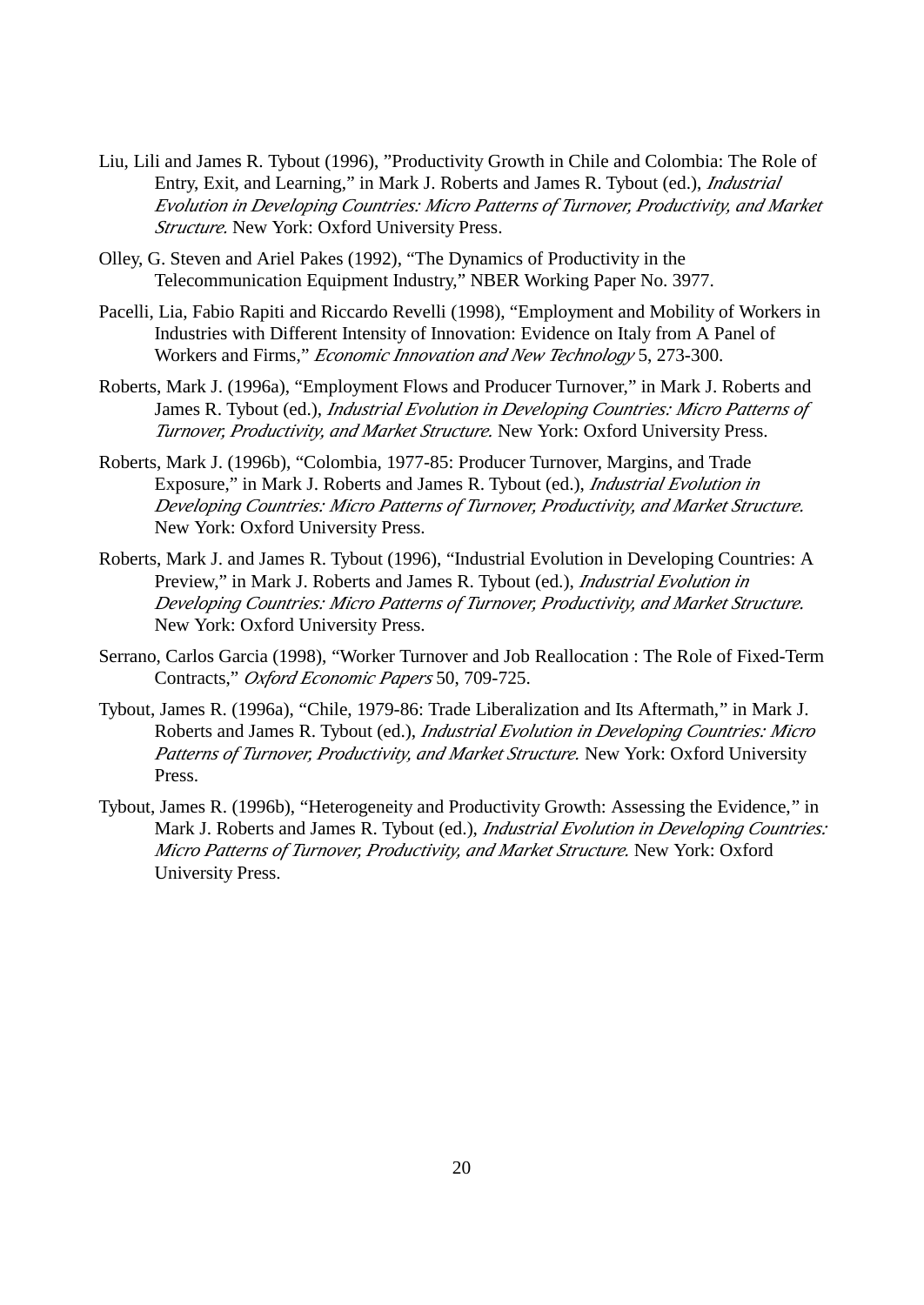

Figure 1 Job Creation and Job Destruction in Taiwan.

Note: Solid line represents job creation; dashed line represents job destruction.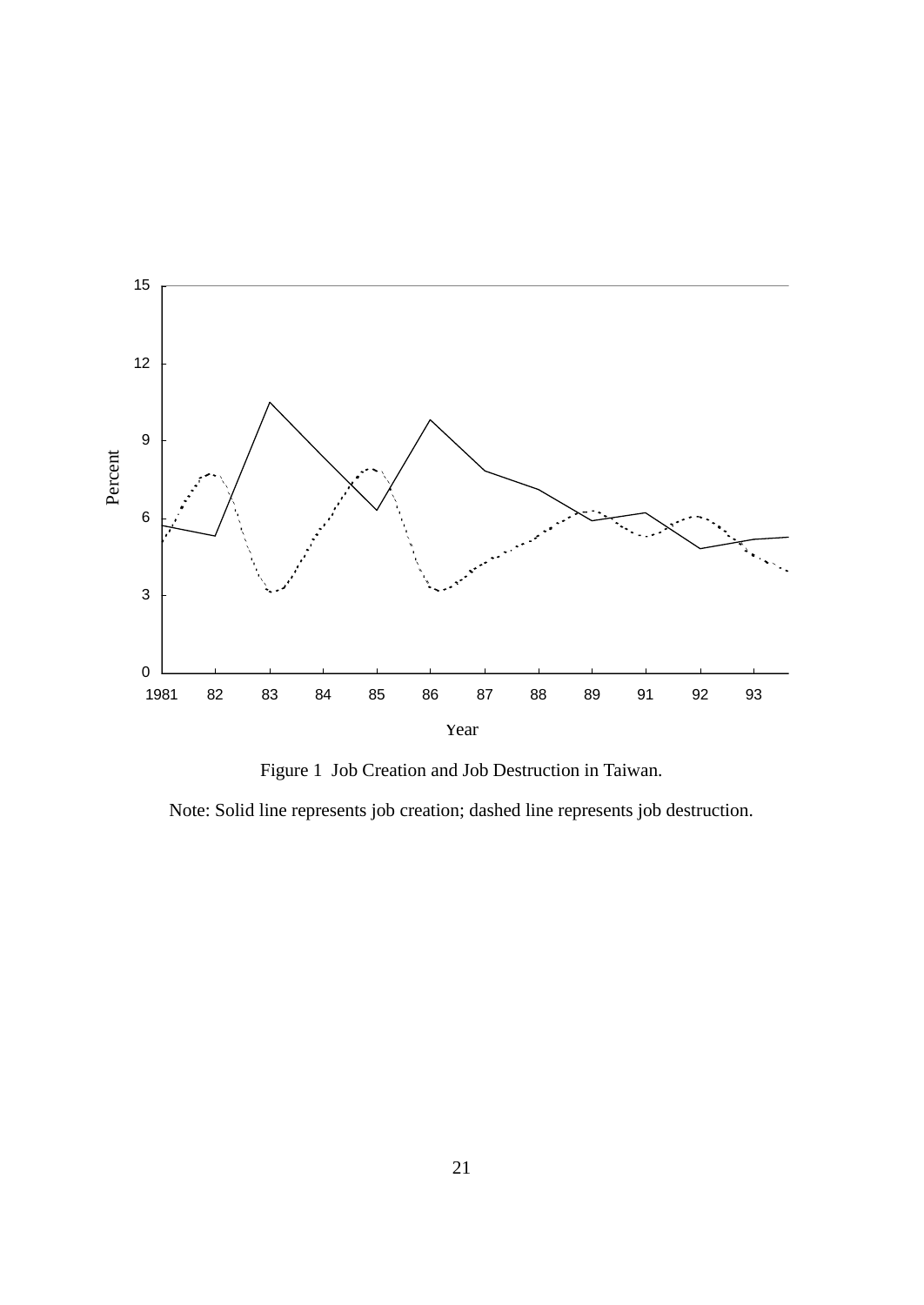

Growth Rate

Figure 2 Percentage of Hires by Plant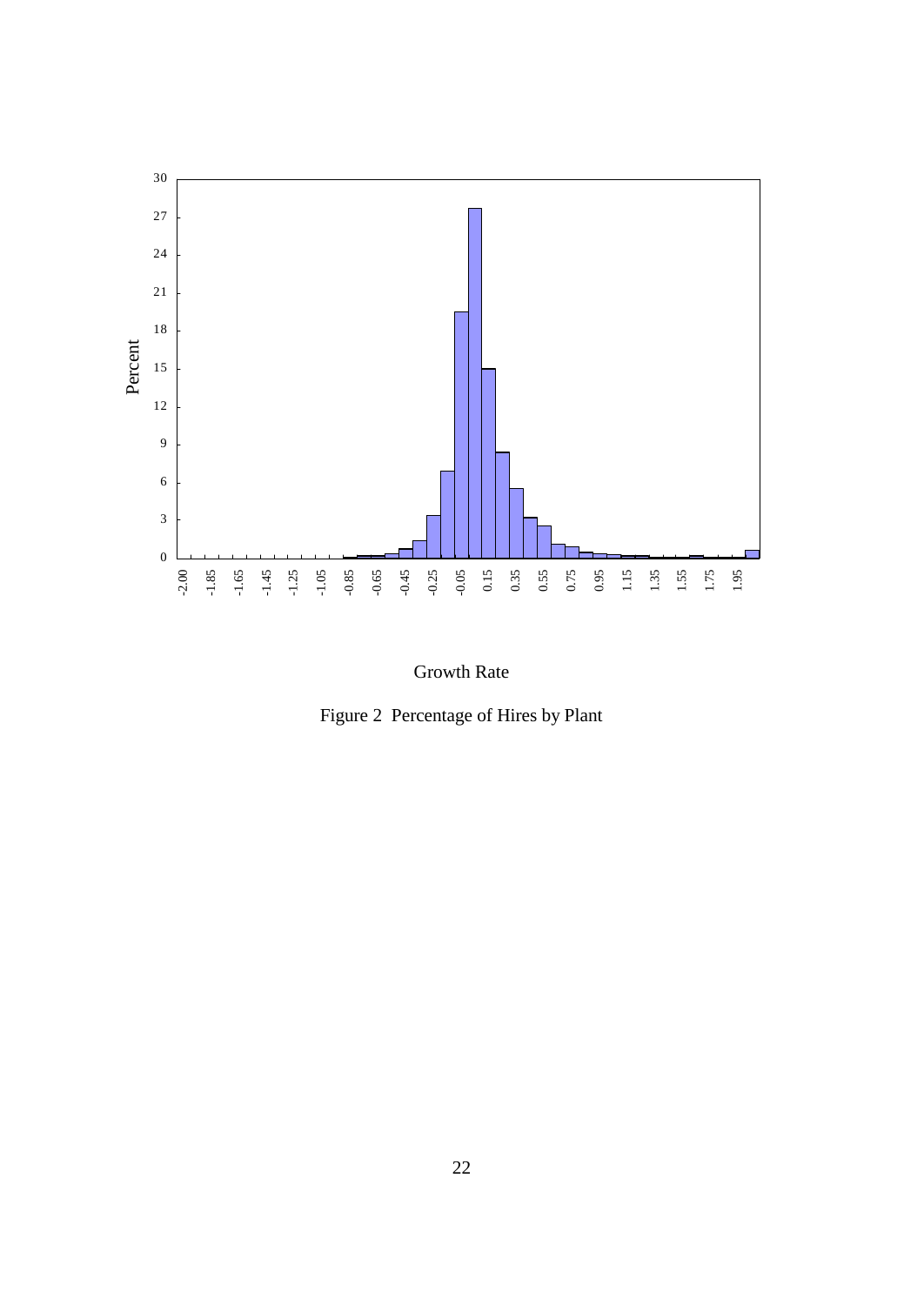

Growth Rate

Figure 3 Percentage of Separations by Plant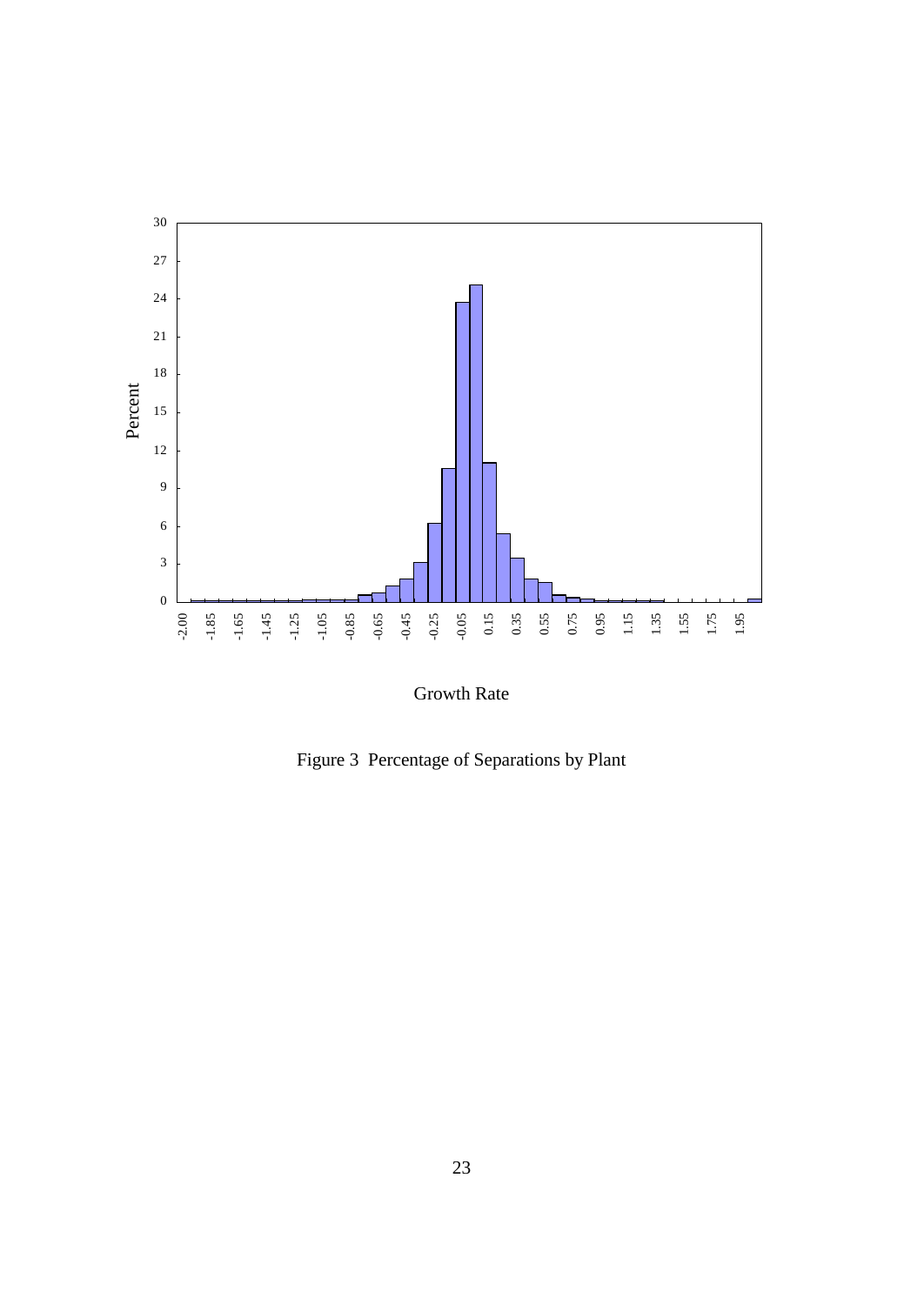|      | Table 1. Annual Job and Worker Flow Rates for Taiwan Manufacturing Sector |       |                          |            |               |            |          |        |  |
|------|---------------------------------------------------------------------------|-------|--------------------------|------------|---------------|------------|----------|--------|--|
|      | Job                                                                       | Job   | Job                      | <b>Net</b> |               |            | Worker   | Sample |  |
|      | Creation                                                                  |       | Destruction Reallocation | Change     | <b>Hiring</b> | Separation | Turnover | Size   |  |
| Year | (POS)                                                                     | (NEG) | (SUM)                    | (NET)      | (H)           | (S)        | (T)      | (N)    |  |
| 1981 | 0.057                                                                     | 0.051 | 0.108                    | 0.007      | 0.359         | 0.353      | 0.712    | 3329   |  |
| 1982 | 0.053                                                                     | 0.077 | 0.131                    | $-0.024$   | 0.307         | 0.331      | 0.638    | 3602   |  |
| 1983 | 0.105                                                                     | 0.032 | 0.137                    | 0.072      | 0.410         | 0.338      | 0.747    | 3708   |  |
| 1984 | 0.084                                                                     | 0.057 | 0.141                    | 0.027      | 0.396         | 0.368      | 0.764    | 3725   |  |
| 1985 | 0.063                                                                     | 0.079 | 0.143                    | $-0.016$   | 0.307         | 0.323      | 0.631    | 4874   |  |
| 1986 | 0.098                                                                     | 0.034 | 0.132                    | 0.063      | 0.446         | 0.383      | 0.829    | 4470   |  |
| 1987 | 0.078                                                                     | 0.043 | 0.121                    | 0.036      | 0.473         | 0.438      | 0.911    | 4442   |  |
| 1988 | 0.071                                                                     | 0.053 | 0.125                    | 0.018      | 0.431         | 0.413      | 0.844    | 4973   |  |
| 1989 | 0.059                                                                     | 0.063 | 0.122                    | $-0.004$   | 0.392         | 0.396      | 0.788    | 4503   |  |
| 1991 | 0.062                                                                     | 0.053 | 0.115                    | 0.010      | 0.320         | 0.310      | 0.631    | 4861   |  |
| 1992 | 0.048                                                                     | 0.061 | 0.110                    | $-0.013$   | 0.293         | 0.305      | 0.598    | 4916   |  |
| 1993 | 0.052                                                                     | 0.046 | 0.098                    | 0.007      | 0.278         | 0.271      | 0.550    | 4637   |  |
| 1994 | 0.053                                                                     | 0.037 | 0.089                    | 0.016      | 0.256         | 0.240      | 0.496    | 4663   |  |
| Mean | 0.068                                                                     | 0.053 | 0.121                    | 0.015      | 0.359         | 0.344      | 0.703    |        |  |
| Std  | 0.018                                                                     | 0.015 | 0.016                    | 0.029      | 0.070         | 0.056      | 0.124    |        |  |
|      |                                                                           |       |                          |            |               |            |          |        |  |

Table 1. Annual Job and Worker Flow Rates for Taiwan Manufacturing Sector

Pearson correlation (POS, NEG): -0.52 Pearson correlation (SUM, NET): 0.23 Std (POS) / Std (NEG): 1.22

Pearson correlation (H, S): 0.92 Pearson correlation (T, NET): 0.50 Std (H) / Std (S): 1.25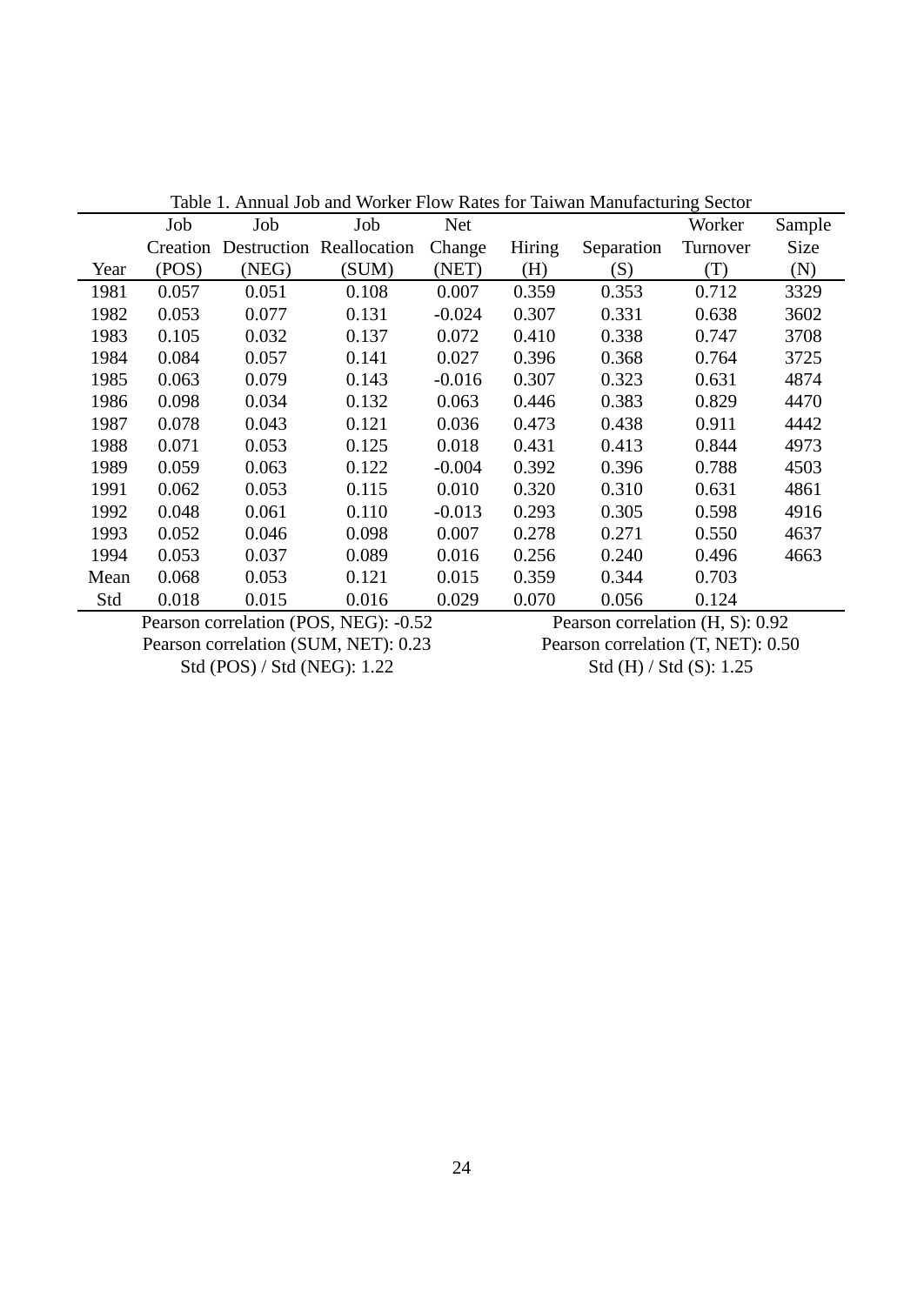|                                                            |     |     |                                                   |       |                |                |                           |          | Table 2. Means and Correlations for Job and Worker Flows by Industry, Tarwan |          |
|------------------------------------------------------------|-----|-----|---------------------------------------------------|-------|----------------|----------------|---------------------------|----------|------------------------------------------------------------------------------|----------|
| Industry                                                   | POS | NEG | SUM NET                                           |       | $\overline{H}$ | $\overline{S}$ | $\overline{\overline{T}}$ |          | corr (POS, NEG corr (SUM, NET                                                | Std(POS) |
|                                                            |     |     |                                                   |       |                |                |                           |          |                                                                              | Std(NEG) |
| Food $(20)$                                                |     |     | 0.059 0.032 0.092 0.028 0.244 0.216 0.460         |       |                |                |                           | $-0.285$ | 0.516                                                                        | 1.733    |
| Beverages &                                                |     |     | 0.038 0.025 0.064 0.013 0.146 0.133 0.279         |       |                |                |                           | $-0.183$ | 0.420                                                                        | 1.553    |
| Tobacco $(21)$                                             |     |     |                                                   |       |                |                |                           |          |                                                                              |          |
| Textiles (22)                                              |     |     | $0.050$ $0.052$ $0.102$ - $0.364$ $0.367$ $0.731$ |       |                |                |                           | $-0.421$ | $-0.263$                                                                     | 0.783    |
|                                                            |     |     |                                                   | 0.002 |                |                |                           |          |                                                                              |          |
| Apparel (23)                                               |     |     | 0.066 0.050 0.117 0.016 0.363 0.347 0.710         |       |                |                |                           | $-0.673$ | 0.543                                                                        | 1.587    |
| Leather & Fur                                              |     |     | 0.081 0.064 0.146 0.017 0.404 0.388 0.792         |       |                |                |                           | $-0.433$ | 0.566                                                                        | 1.796    |
| (24)                                                       |     |     |                                                   |       |                |                |                           |          |                                                                              |          |
| Wood Products & 0.071 0.059 0.130 0.012 0.398 0.386 0.784  |     |     |                                                   |       |                |                |                           | $-0.490$ | 0.117                                                                        | 1.108    |
| Furniture (25)                                             |     |     |                                                   |       |                |                |                           |          |                                                                              |          |
| Paper & Printing 0.050 0.033 0.084 0.018 0.213 0.195 0.408 |     |     |                                                   |       |                |                |                           | $-0.404$ | 0.260                                                                        | 1.276    |
| (26)                                                       |     |     |                                                   |       |                |                |                           |          |                                                                              |          |
| <b>Chemical Matter</b>                                     |     |     | 0.037 0.036 0.073 0.001 0.196 0.195 0.391         |       |                |                |                           | $-0.467$ | $-0.425$                                                                     | 0.667    |
| (27)                                                       |     |     |                                                   |       |                |                |                           |          |                                                                              |          |
| Chemical                                                   |     |     | 0.061 0.028 0.089 0.032 0.255 0.223 0.478         |       |                |                |                           | $-0.096$ | 0.312                                                                        | 1.379    |
| Products (28)                                              |     |     |                                                   |       |                |                |                           |          |                                                                              |          |
| Petroleum & Coal 0.020 0.008 0.028 0.012 0.048 0.036 0.084 |     |     |                                                   |       |                |                |                           | $-0.340$ | 0.825                                                                        | 3.068    |
| (29)                                                       |     |     |                                                   |       |                |                |                           |          |                                                                              |          |
| Rubber (30)                                                |     |     | 0.064 0.041 0.104 0.023 0.398 0.374 0.772         |       |                |                |                           | $-0.302$ | 0.589                                                                        | 1.913    |
| Plastics $(31)$                                            |     |     | 0.079 0.052 0.131 0.028 0.391 0.364 0.755         |       |                |                |                           | $-0.463$ | 0.316                                                                        | 1.338    |
| Nonmetallic                                                |     |     | 0.062 0.051 0.113 0.011 0.266 0.255 0.521         |       |                |                |                           | $-0.285$ | $-0.109$                                                                     | 0.901    |
| <b>Mineral Products</b>                                    |     |     |                                                   |       |                |                |                           |          |                                                                              |          |
| (32)                                                       |     |     |                                                   |       |                |                |                           |          |                                                                              |          |
| Basic Metal (33)                                           |     |     | 0.045 0.036 0.081 0.009 0.154 0.145 0.300         |       |                |                |                           | $-0.044$ | $-0.076$                                                                     | 0.926    |
| <b>Fabricated Metal</b>                                    |     |     | 0.078 0.054 0.132 0.023 0.369 0.346 0.715         |       |                |                |                           | $-0.350$ | 0.259                                                                        | 1.283    |
| Products (34)                                              |     |     |                                                   |       |                |                |                           |          |                                                                              |          |
| Machinery and                                              |     |     | 0.071 0.051 0.122 0.020 0.310 0.289 0.599         |       |                |                |                           | $-0.740$ | $-0.559$                                                                     | 0.645    |
| Equipment (35)                                             |     |     |                                                   |       |                |                |                           |          |                                                                              |          |
| Electrical                                                 |     |     | 0.089 0.071 0.160 0.018 0.485 0.467 0.952         |       |                |                |                           | $-0.658$ | 0.147                                                                        | 1.118    |
| Machinery (36)                                             |     |     |                                                   |       |                |                |                           |          |                                                                              |          |
| Transport                                                  |     |     | 0.057 0.041 0.099 0.016 0.244 0.228 0.472         |       |                |                |                           | $-0.682$ | 0.143                                                                        | 1.111    |
| Equipment (37)                                             |     |     |                                                   |       |                |                |                           |          |                                                                              |          |
| Precision                                                  |     |     | 0.083 0.080 0.164 0.003 0.440 0.437 0.877         |       |                |                |                           | $-0.531$ | $-0.136$                                                                     | 0.890    |
| Instruments (38)                                           |     |     |                                                   |       |                |                |                           |          |                                                                              |          |
| Miscellaneous                                              |     |     | 0.086 0.068 0.155 0.018 0.482 0.464 0.946         |       |                |                |                           | $-0.230$ | 0.457                                                                        | 1.619    |
| (39)                                                       |     |     |                                                   |       |                |                |                           |          |                                                                              |          |
| All                                                        |     |     | 0.068 0.053 0.121 0.015 0.359 0.344 0.703         |       |                |                |                           | $-0.521$ | 0.228                                                                        | 1.219    |
| manufacturing                                              |     |     |                                                   |       |                |                |                           |          |                                                                              |          |

Table 2. Means and Correlations for Job and Worker Flows by Industry, Taiwan

Note: Industry averages are constructed as the mean for the two-digit industry over 1981-1994. The SIC code numbers are based on Taiwan classifications in 1981.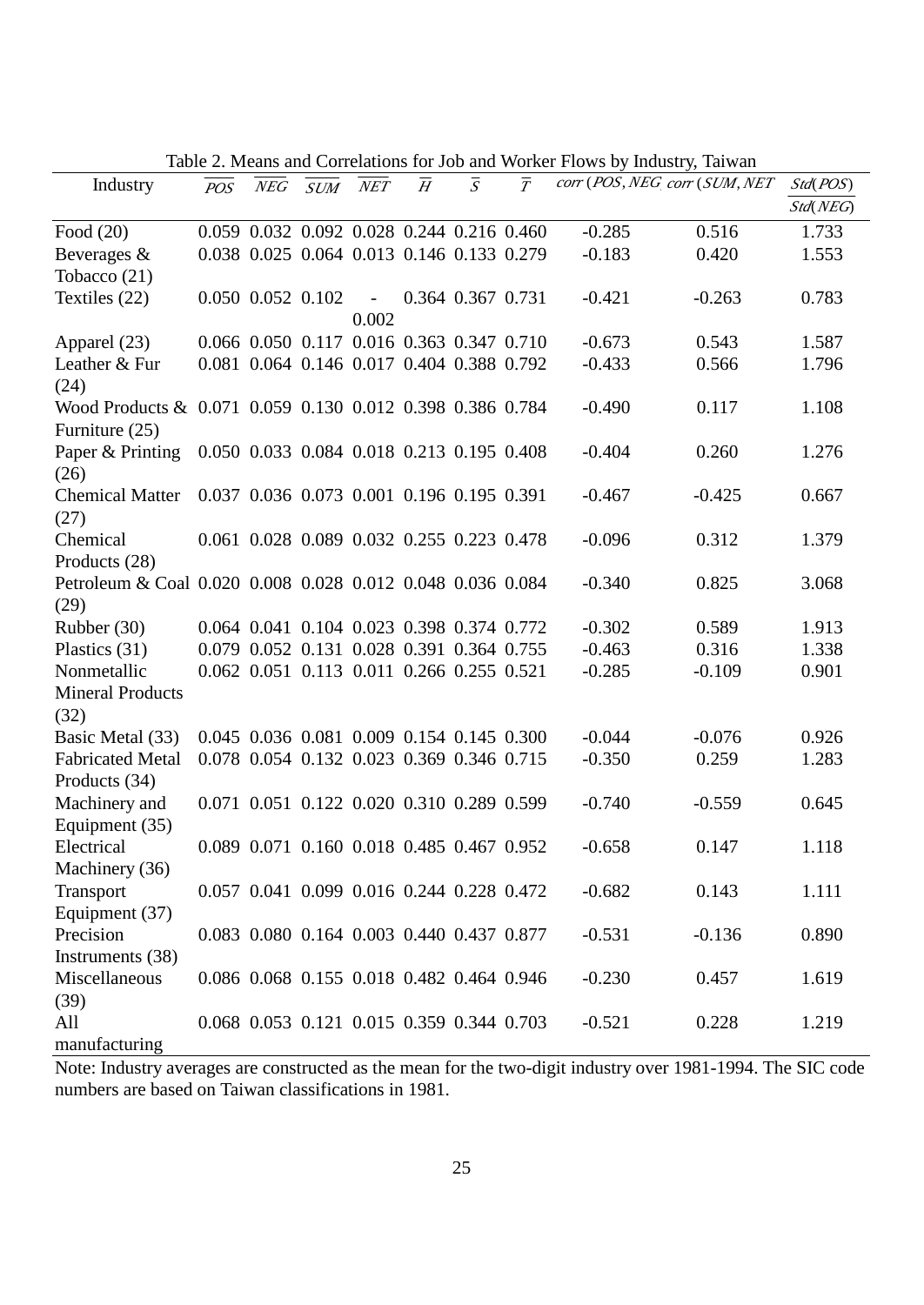Table 3. Worker Flows in Expanding and Contracting Plants

| Plant growth | Hiring | Separation | <b>Hiring Share</b> | <b>Separation Share</b> |
|--------------|--------|------------|---------------------|-------------------------|
| Expanding    | 0.605  | 0.367      | 0.657               | 0.490                   |
| Contracting  | 0.287  | 0.454      | 0.328               | 0.494                   |

Table 4. Job Flows According to Size and Ownership Type

|                |       |       |                                   |            | Job          | Job          |              |
|----------------|-------|-------|-----------------------------------|------------|--------------|--------------|--------------|
|                | Job   | Job   | Job                               | <b>Net</b> | Creation     | Destruction  | Employment   |
|                |       |       | Creation Destruction Reallocation | Change     | <b>Share</b> | <b>Share</b> | <b>Share</b> |
| Employment     |       |       |                                   |            |              |              |              |
| <10            | 0.245 | 0.065 | 0.310                             | 0.180      | 0.011        | 0.005        | 0.004        |
| $10-29$        | 0.163 | 0.072 | 0.235                             | 0.091      | 0.049        | 0.028        | 0.021        |
| 30-99          | 0.118 | 0.063 | 0.181                             | 0.054      | 0.173        | 0.122        | 0.101        |
| 100-299        | 0.074 | 0.055 | 0.129                             | 0.019      | 0.290        | 0.282        | 0.265        |
| 300-499        | 0.060 | 0.050 | 0.110                             | 0.011      | 0.140        | 0.153        | 0.158        |
| >500           | 0.052 | 0.049 | 0.101                             | 0.003      | 0.337        | 0.410        | 0.455        |
| Ownership Type |       |       |                                   |            |              |              |              |
| <b>PUBLIC</b>  | 0.016 | 0.034 | 0.050                             | $-0.018$   | 0.022        | 0.060        | 0.089        |
| <b>PRIVATE</b> | 0.074 | 0.055 | 0.129                             | 0.019      | 0.943        | 0.896        | 0.871        |

| Table 5. Worker Flows According to Size and Ownership Type |        |            |          |              |              |  |  |
|------------------------------------------------------------|--------|------------|----------|--------------|--------------|--|--|
|                                                            |        |            | Worker   | Hiring       | Separation   |  |  |
|                                                            | Hiring | Separation | Turnover | <b>Share</b> | <b>Share</b> |  |  |
| Employment                                                 |        |            |          |              |              |  |  |
| <10                                                        | 0.565  | 0.385      | 0.650    | 0.005        | 0.004        |  |  |
| $10-29$                                                    | 0.474  | 0.382      | 0.677    | 0.027        | 0.022        |  |  |
| 30-99                                                      | 0.442  | 0.387      | 0.754    | 0.123        | 0.113        |  |  |
| 100-299                                                    | 0.386  | 0.367      | 0.829    | 0.286        | 0.283        |  |  |
| 300-499                                                    | 0.344  | 0.333      | 0.856    | 0.151        | 0.153        |  |  |
| >500                                                       | 0.327  | 0.324      | 0.950    | 0.408        | 0.424        |  |  |
| Ownership Type                                             |        |            |          |              |              |  |  |
| <b>PUBLIC</b>                                              | 0.054  | 0.072      | 0.126    | 0.014        | 0.019        |  |  |
| <b>PRIVATE</b>                                             | 0.392  | 0.373      | 0.765    | 0.948        | 0.941        |  |  |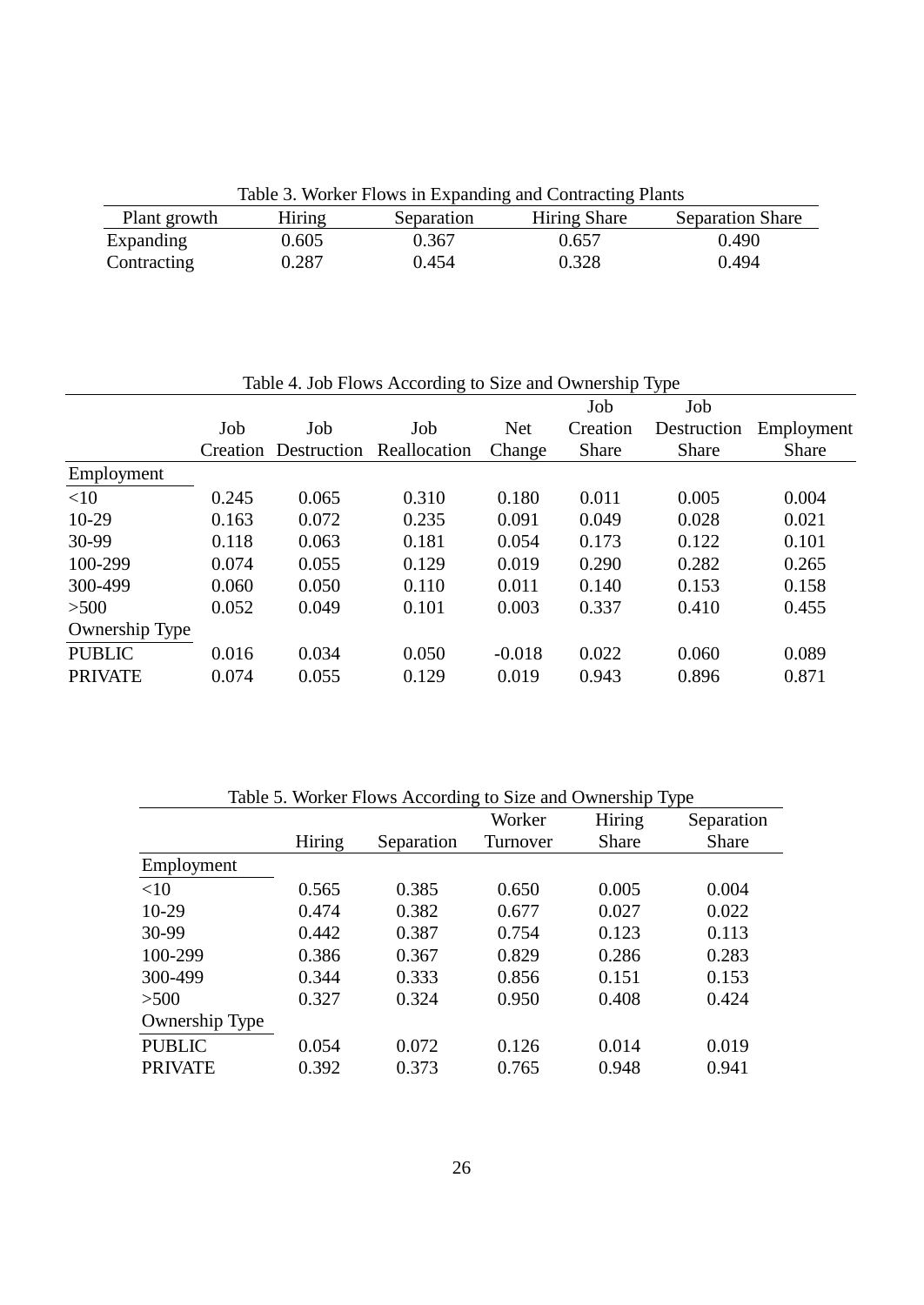|                           | <b>Job Creation</b> | <b>Job Destruction</b> |              | Separation (S) |
|---------------------------|---------------------|------------------------|--------------|----------------|
|                           | (POS)               | (NEG)                  | Hiring (H)   |                |
| Constant                  | 0.0424              | 0.0852                 | 0.2806       | 0.3234         |
|                           | $(3.03)$ ***        | $(5.55)$ ***           | $(4.89)$ *** | $(6.40)$ ***   |
| <b>GRQ</b>                | 0.0855              | $-0.0932$              | 0.2638       | 0.0850         |
|                           | $(4.91)$ ***        | $(-5.63)$ ***          | $(4.58)$ *** | $(1.95)$ **    |
| EX                        | 0.0262              | 0.0021                 | 0.1098       | 0.0858         |
|                           | $(2.59)$ ***        | (0.20)                 | $(3.04)$ *** | $(2.71)$ ***   |
| <b>RD</b>                 | $-0.2809$           | $-0.1352$              | $-0.6851$    | $-0.5394$      |
|                           | $(-0.79)$           | $(-0.34)$              | $(-0.68)$    | $(-0.67)$      |
| Y83                       | 0.0227              | $-0.0245$              | 0.0372       | $-0.0099$      |
|                           | $(3.18)$ ***        | $(-3.67)$ ***          | $(1.88)*$    | $(-0.74)$      |
| Y84                       | 0.0131              | $-0.0094$              | 0.0593       | 0.0367         |
|                           | $(2.42)$ **         | $(-1.41)$              | $(3.32)$ *** | $(2.69)$ ***   |
| Y85                       | 0.0046              | $-0.0077$              | 0.0098       | $-0.0025$      |
|                           | (0.74)              | $(-1.07)$              | (0.52)       | $(-0.20)$      |
| Y86                       | 0.0170              | $-0.0214$              | 0.0720       | 0.0336         |
|                           | $(2.35)$ **         | $(-3.52)$ ***          | $(3.66)$ *** | $(2.62)$ ***   |
| Y87                       | 0.0055              | $-0.0201$              | 0.1035       | 0.0779         |
|                           | (0.92)              | $(-3.51)$ ***          | $(5.08)$ *** | $(4.96)$ ***   |
| Y88                       | 0.0107              | $-0.0200$              | 0.0940       | 0.0634         |
|                           | $(1.93)$ **         | $(-3.27)$ ***          | $(4.97)$ *** | $(3.90)$ ***   |
| Y89                       | $-0.0014$           | $-0.0135$              | 0.0688       | 0.0567         |
|                           | $(-0.24)$           | $(-1.97)$ **           | $(4.23)$ *** | $(4.45)$ ***   |
| Y91                       | $-0.0036$           | $-0.0191$              | 0.0092       | $-0.0064$      |
|                           | $(-0.56)$           | $(-3.31)$ ***          | (0.59)       | $(-0.55)$      |
| Y92                       | $-0.0103$           | $-0.0137$              | 0.0064       | 0.0031         |
|                           | $(-1.98)$ **        | $(-2.17)$ **           | (0.39)       | (0.25)         |
| Y93                       | $-0.0013$           | $-0.0208$              | 0.0036       | $-0.0230$      |
|                           | $(-0.25)$           | $(-3.28)$ ***          | $(-0.21)$    | $(-1.63)*$     |
| Y94                       | $-0.0073$           | $-0.0267$              | $-0.0331$    | $-0.0525$      |
|                           | $(-1.48)$           | $(-4.53)$ ***          | $(-1.82)$ *  | $(-3.18)$ ***  |
| $\boldsymbol{\mathrm{F}}$ | 11.27***            | 9.12***                | 40.79***     | 151.26***      |
| FY                        | 4.57***             | $2.20***$              | 11.68***     | $15.13***$     |
| $F_I$                     | $6.15***$           | $7.53***$              | 30.12***     | 43.43***       |
| $-2$<br>$\mathcal{R}$     | 0.59                | 0.53                   | 0.85         | 0.88           |

Table 6. Regression Coefficients with Rate of Job Creation, Job Destruction, Hiring and Separation as the Dependent Variable

Note: All regressions include 12 year dummies and 19 industry dummies for twodigit SIC industries. Figures in parentheses are t-statistics. Regressions are estimated by ordinary least squares using heteroskedastic-consistent covariance matrix. \*\*\* and \*\* represent statistical significance at 1% and 5%, respectively